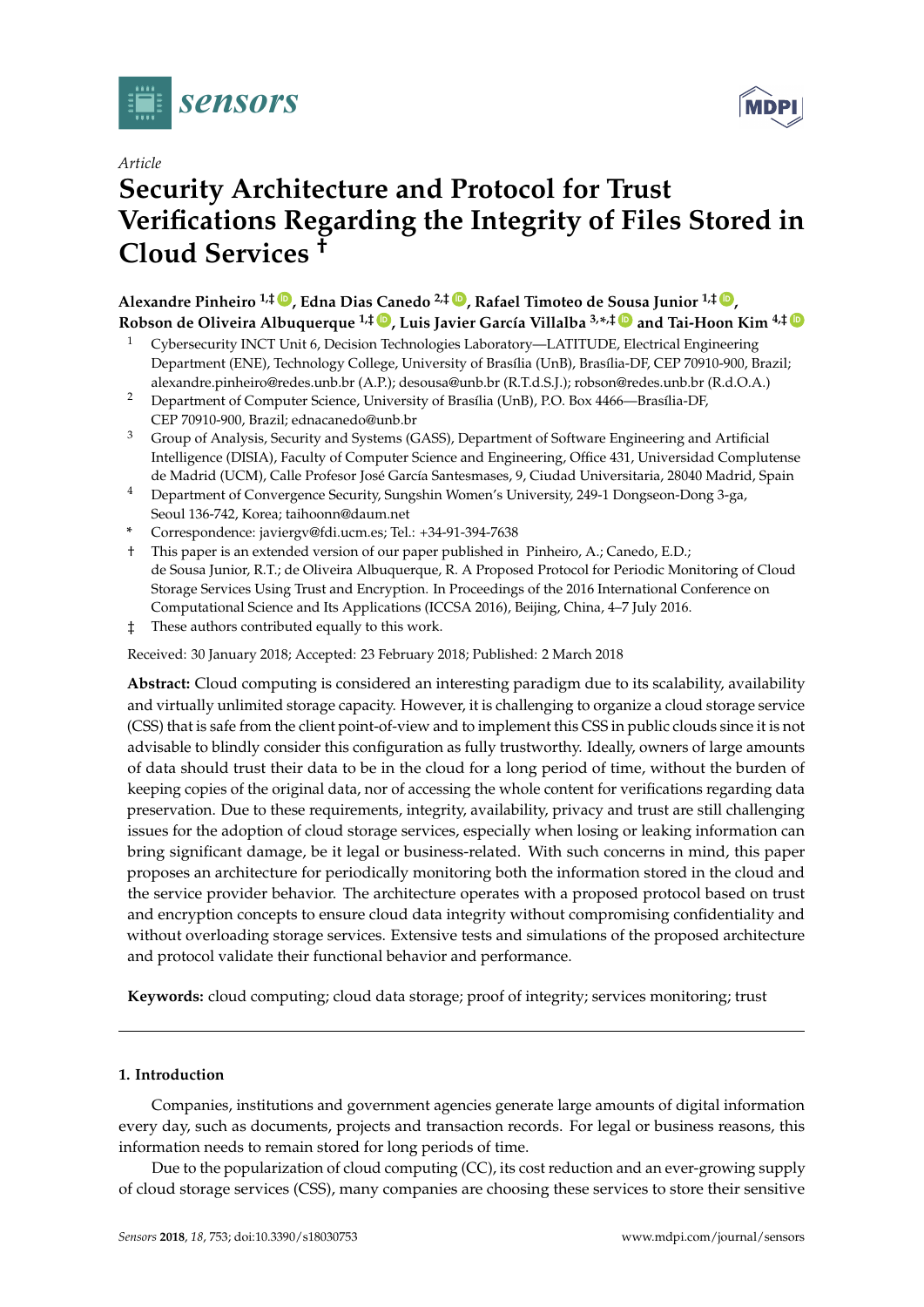information. Cloud computing's advantages include scalability, availability and virtually unlimited storage capacity. However, it is a challenge to build safe storage services, mainly when these services will run in public cloud infrastructures and will be managed by service providers under conditions that are not fully trustworthy.

Data owners often need to keep their stored data for a long time, though it is possible that they rarely will have to access it. Furthermore, some data could be stored in a CSS without its owner having to keep the original copy. However, in these situations, the storage service reliability must be considered, because even the best services sometimes fail [\[1\]](#page-24-0), and since the lose of these data or their leakage can bring significant business or legal damage, the issues of integrity, availability, privacy and trust need to be answered before the adoption of the CSS.

Data integrity is defined as the accuracy and consistency of stored data. These two properties indicate that the data have not changed and have not been broken [\[2\]](#page-24-1). Moreover, besides data integrity, a considerable number of organizations consider both confidentiality and privacy requirements as the main obstacles to the acceptance of public cloud services [\[2\]](#page-24-1). Hence, to fulfill these requirements, a CSS should provide mechanisms to confirm data integrity, while still ensuring user privacy and data confidentiality.

Considering these requirements, this paper proposes an architecture for periodically monitoring both the information stored in the cloud infrastructure and the contracted storage service behavior. The architecture is based on the operation of a proposed protocol that uses a third party and applies trust and encryption means to verify both the existence and the integrity of data stored in the cloud infrastructure without compromising these data's confidentiality. Furthermore, the protocol was designed to minimize the overload that it imposes on the cloud storage service.

To validate the proposed architecture and its supporting protocol, a corresponding prototype was developed and implemented. Then, this prototype was submitted to testing and simulations by means of which we verified its functional characteristics and its performance.

This paper is structured as follows: Section [2](#page-1-0) reviews the concepts and definitions of cloud computing, encryption and trust; Section [3](#page-4-0) presents works related to data integrity in the cloud; Section [4](#page-6-0) describes the proposed architecture, while its implementation is discussed in Section [5.](#page-13-0) Section [6](#page-17-0) is devoted to the experiments and respective results; the main differences between related works and the proposed architecture are discussed in Section [7.](#page-22-0) Section [8](#page-22-1) closes this paper with our conclusions and outlines future works.

# <span id="page-1-0"></span>**2. Background**

Cloud computing (CC) is a model that allows convenient and on-demand network access to a shared set of configurable computational resources. These resources can be quickly provisioned with minimal management effort and without the service provider's intervention [\[3\]](#page-24-2). Since it constitutes a flexible and reliable computing environment, CC is being gradually adopted in different business scenarios using several available supporting solutions.

Relying on different technologies (e.g., virtualization, utility computing, grid computing and service-oriented architecture) and proposing a new computational services paradigm, CC requires high-level management activities, which include: (a) selection of the service provider, (b) selection of virtualization technology, (c) virtual resources' allocation and (d) monitoring and auditing procedures to comply with service level agreements (SLAs) [\[4\]](#page-24-3).

A particular CC solution comprises several components such as client modules, data centers and distributed servers. These elements form the three parts of the cloud solution [\[4](#page-24-3)[,5\]](#page-24-4), each one with a specific purpose and specific role in delivering working applications based on the cloud.

The CC architecture is basically structured into two main layers namely, a lower and a higher resource layer, each one dealing with a particular aspect of making application resources available. The lower layer comprises the physical infrastructure, and it is responsible for the virtualization of storage and computational resources. The higher layer provides specific services, such as software as a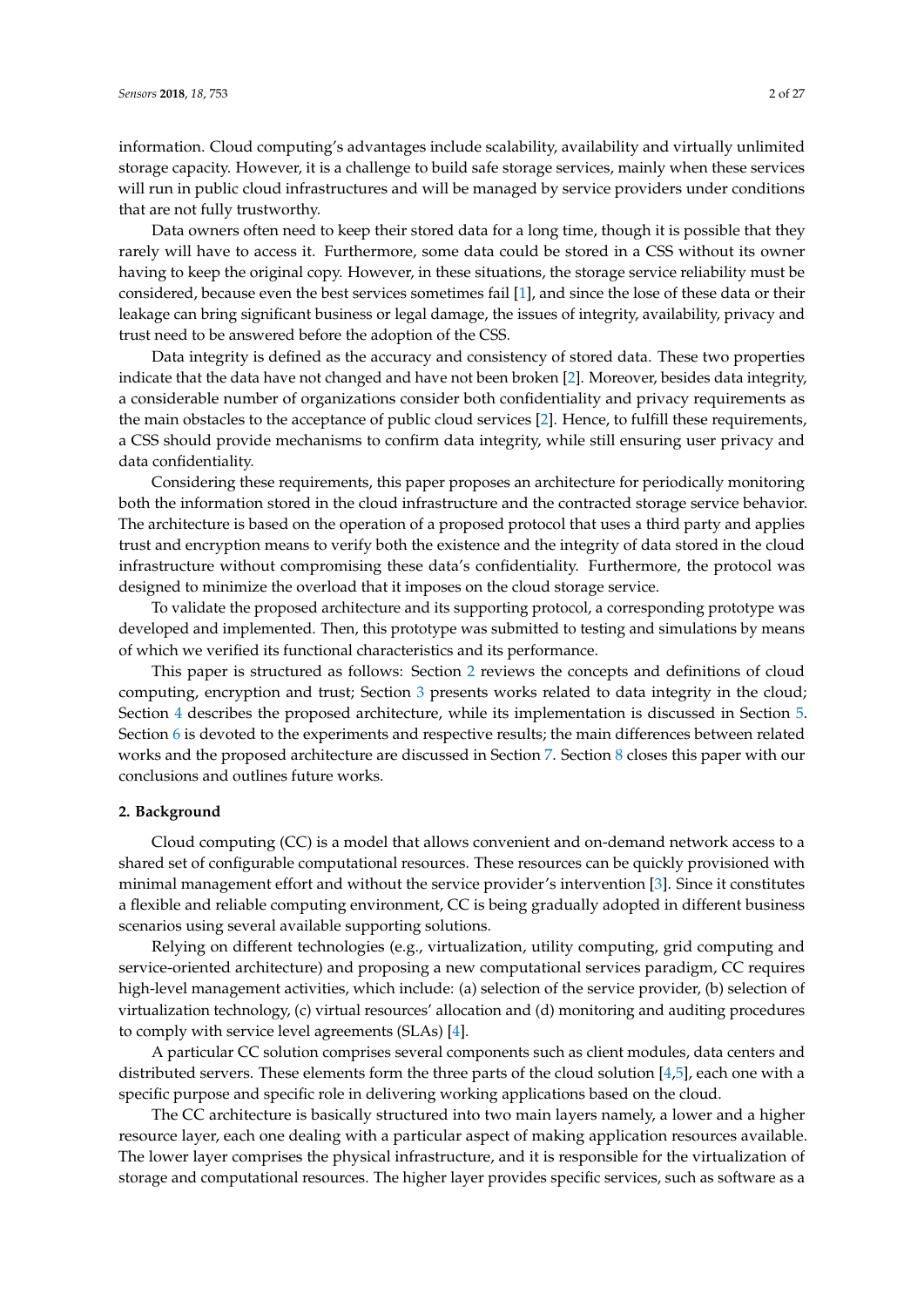service (SaaS), platform as a service (PaaS), and infrastructure as a service (IaaS). Each of these layers may have its own management and monitoring systems, independent of one another, thus improving flexibility, reuse and scalability [\[6](#page-24-5)[,7\]](#page-24-6).

Since CC provides access to a shared pool of configurable computing resources, its provisioning mode can be classified considering to the intended access methods and coverage of services' availability, which yields different models of CC services' deployment, ranging from private clouds, in which resources are shared within an owner organization, to public clouds, in which cloud providers possess the resources that are consumed by other organizations based on contracts, but also including hybrid cloud environments and community clouds [\[8\]](#page-24-7).

The central concept of this paper's proposal is the verification by the cloud service user that a particular property, in our case the integrity of files, is fulfilled by the cloud service provider, regardless of the mode of services' provision and deployment, either in the form of private, public or hybrid clouds.

The verification of file integrity is performed by means of a protocol that uses contemporaneous computational encryption, specifically public key encryption and hashes, which together provide authentication of messages and compact integrity verification sequences that are unequivocally bound to each verified file (signed file hashes).

This proposed protocol is conceived to allow the user of cloud services to check whether the services provider is indeed acting as expected in regard to maintaining the integrity of the user files, which corresponds to the idea of the user monitoring the provider to acquire and maintain trust in the provider behavior in this circumstance.

Some specific aspects of trust, encryption and hashes that are considered as useful for this paper's comprehension are briefly reviewed in the subsections below.

## *2.1. Trust*

Trust is a common reasoning process for humans to face the world's complexities and to think sensibly about everyday life possibilities. Trust is strongly linked to expectancies about something, which implies a degree of uncertainty and optimism. It is the choice of putting something in another's hands, considering the other's behavior to determine how to act in a given situation [\[9\]](#page-24-8).

Trust can be considered as a particular level of subjective probability in which an agent believes that another agent will perform a certain action, which is subject to monitoring [\[10\]](#page-24-9). Furthermore, trust can be represented as an opinion so that situations involving trust and trust relationships can be modeled. Thus, positive and negative feedback on a specific entity can be accumulated and used to calculate its future behavior [\[11\]](#page-24-10). This opinion may result from direct experience or may come from a recommendation from another entity [\[12\]](#page-24-11).

According to [\[13](#page-24-12)[,14\]](#page-24-13), trust, trust models and trust management have been the subject of various research works demonstrating that the conceptualization of computational trust allows a computing entity to reason with and about trust, and to make decisions regarding other entities. Indeed, since the initial works on the subject, such as [\[9](#page-24-8)[,15\]](#page-24-14), computational trust is recognized as an important aspect for decision-making in distributed and auto-organized applications, and its expression allows formalizing and clarifying trust aspects in communication protocols.

In [\[15\]](#page-24-14), for instance, the notion of trust states the fact that if an entity A trusts an entity B in some respect, this means that A believes that B will behave in a certain way and will perform some action under certain specific circumstances. This leads to the possibility of conducting a protocol operation (action) that is evaluated by the entity A on the basis of what A knows about the entity B and the circumstances of the operation. This accurately corresponds to the protocol relationship established between a CC service consumer and a CC service provider, which is the focus of the present paper.

Thus, in our proposal, trust is used in the context of a cloud computing service as a means to verify specific actions performed by the participating entities in this context. Using the definitions by [\[15](#page-24-14)[,16\]](#page-24-15), we can state that in a CC service, one entity, the CC service consumer, may trust another one, the CC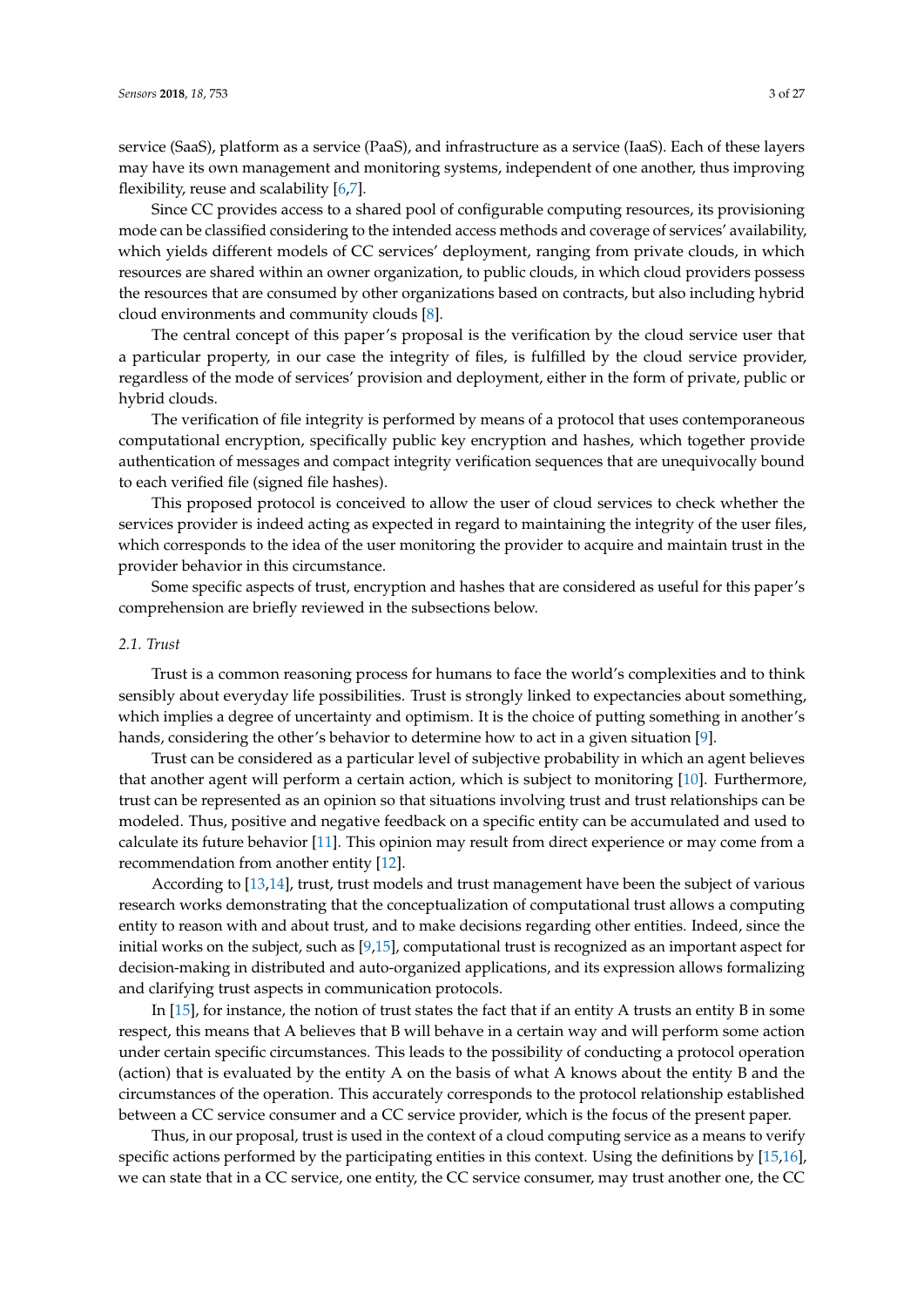service provider, for actions such as providing identification to the other entity, not interfering in the other entity sessions, neither passively by reading secret messages, nor actively by impersonating other parties. Furthermore, the CC service provider will grant access to resources or services, as well as make decisions on behalf of the other entity, with respect to a resource or service that this entity owns or controls.

In these trust verifications, it is required to ensure some properties such as the secrecy and integrity of stored files, authentication of message sources and the freshness of the presented proofs, avoiding proof replays. It is required as well to present reduced overhead in cloud computing protocol operations and services. In our proposal, these requirements are fulfilled with modern robust public key encryption involving hashes, as discussed hereafter, considering that these means are adequately and easily deployed in current CC service providers and consumers.

## *2.2. Encryption*

Encryption is indeed a process of converting (or ciphering) a plaintext message into a ciphertext that can be deciphered back to the original message. An encryption algorithm, along with one or more keys, is used either in the encryption or the decryption operation.

The number, type and length of the keys used depend on the encryption algorithm, the choice of which is a consequence of the security level needed. In conventional symmetric encryption, a single key is used, and with this key, the sender can encrypt a message and a recipient can decrypt the ciphered message, but the key security becomes an issue since at least two copies of the key exist, one at the sender and another at the recipient.

Oppositely, in asymmetric encryption, the encryption key and the decryption key are correlated, but different, one being a public key of the recipient that can be used by the sender to encrypt the message, while the other related key is a recipient private key allowing the recipient to decrypt the message [\[17\]](#page-24-16). The private key can be used by its owner to send messages that are considered signed by the owner since every entity can use the corresponding public key to verify if a message comes from the owner of the private key.

These properties of asymmetric encryption are useful for the trust verifications that in our proposal are designed for checking the integrity of files stored in cloud services. Indeed, our proposal uses encryption of hashes as the principal means to fulfill the trust requirements in these operations.

# *2.3. Hashes*

A hash value, hash code or simply hash is the result of applying a mathematical one-way function that takes a string of any size as the data source and returns a relatively small and fixed-length string. A modification of any bit in the source string dramatically alters the resulting hash code after executing the hash function [\[18\]](#page-24-17). These one-way functions are designed to make it very difficult to deduce from a hash value the source string that was used to calculate this hash. Furthermore, it is required that it should be extremely difficult to find two source strings whose hash codes are the same, i.e., a hash collision.

Over the years, many cryptographic algorithms have been developed for hashes, for which the Message-Digest algorithm 5 (MD5) and Secure Hash Algorithm (SHA) family of algorithms can be highlighted, due to the wide use of these algorithms in the most diverse information security software packages. MD5 is a very fast cryptographic algorithm that receives as input a random-sized message and produces as output a fixed length hash with 128 bits [\[19\]](#page-24-18).

The SHA family is composed of algorithms named as SHA-1, SHA-256, SHA-512, which differ regarding the respective security level and the output hash length, that can vary from 160 to 512 bits. The SHA-3 algorithm was chosen by the National Institute of Standards and Technology (NIST) in an international competition that aimed to replace all of the SHA family of algorithms [\[20\]](#page-24-19).

The Blake2 algorithm is an improved version of the hash cryptographic algorithm called "Blake", a finalist of the SHA-3 selection competition that is optimized for software applications. Blake2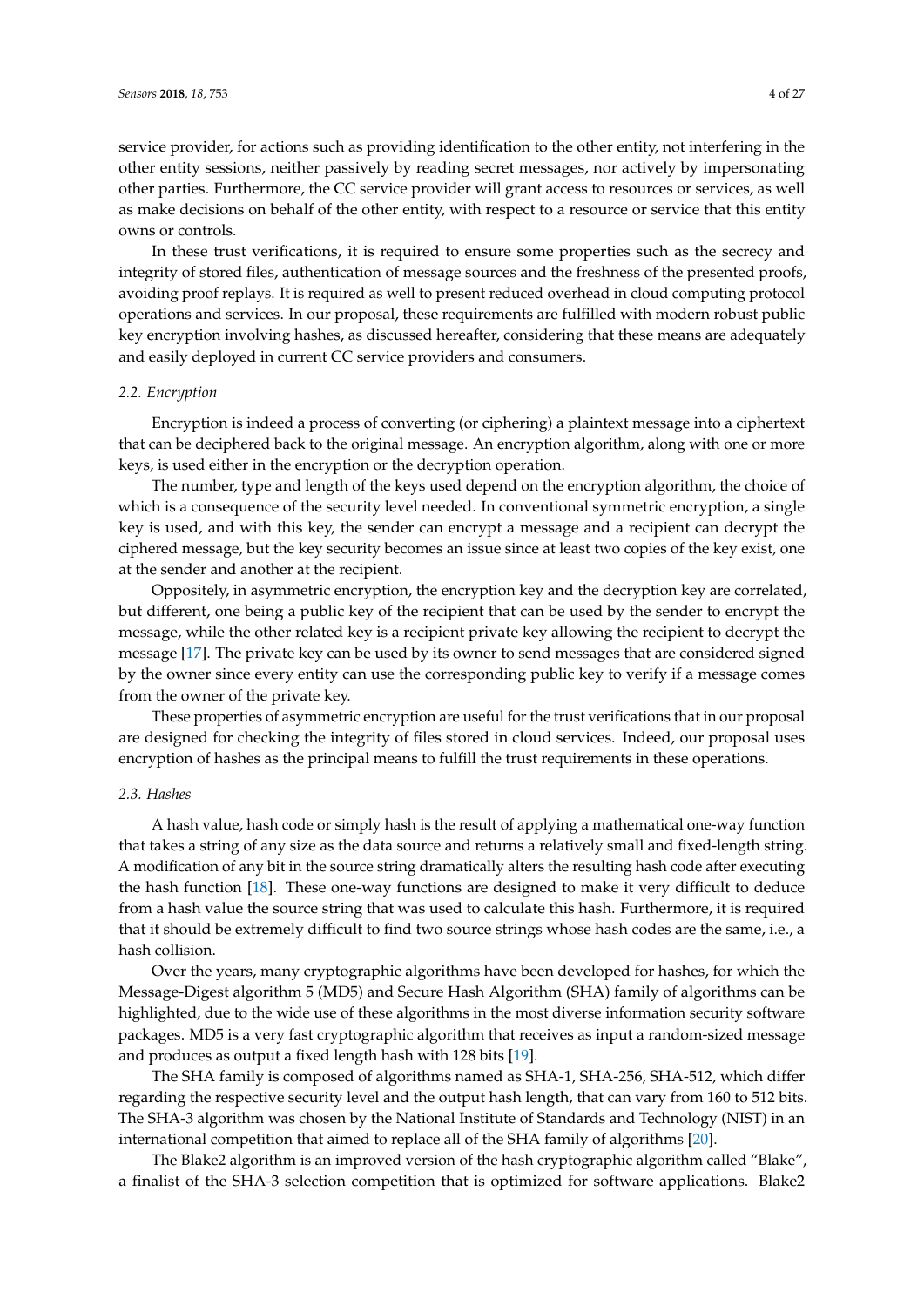can generate hash values from eight to 512 bits. The main Blake2 characteristics are: the memory consumption reduction by 32% compared to other SHA algorithms, the processing speed being greater than that of MD5 on 64-bit platforms, direct parallelism support without overhead and faster hash generation on multicore processors [\[21\]](#page-25-0). In our proposed validation prototype, the Blake2 algorithm was considered as a good choice due to its combined characteristics of speed, security and simplicity.

# <span id="page-4-0"></span>**3. Related Work**

This section presents a brief review of papers regarding the themes of computational trust applications, privacy guarantees, data integrity verification, services management and monitoring, all of them applicable to cloud computing environments.

# *3.1. Computational Trust Applications*

Depending on the used approach, trust can either be directly measured by one entity based on its own experiences or can be evaluated through the use of third-party opinions and recommendations.

In [\[22\]](#page-25-1), a trust model called "GenTrust" was proposed for peer-to-peer (P2P) systems, in which genetic algorithms are used to recognize several types of attacks and to help a well-behaved node find other trusted nodes. GenTrust uses extracted features (number of interactions, number of successful interactions, the average size of downloaded files, the average time between two interactions, etc.) that result from a node's own interactions. However, when there is not enough information for a node to consider, recommendations from other nodes are used. Then, the genetic algorithm selects which characteristics, when evaluated together and in a given context, present the best result to identify the most trustful nodes.

Another approach is presented in [\[23\]](#page-25-2), proposing a trust model named "Turnaround\_Trust" aimed at helping clients to find cloud services that can serve them based on service quality requirements. The Turnaround\_Trust model considers service quality criteria such as cost, response time, bandwidth and processor speed, to select the most trustful service among those available in the cloud.

Our approach in this paper differs from these related works since we use trust metrics that are directly related to the stored files in CC and that are paired to the cryptographic proof of these files integrity.

In [\[24\]](#page-25-3), the proposed trust model is based on concepts such as direct trust, trust recommendation, indirect trust, situational trust and reputation to allow a node selection for trustful file exchange in a private cloud. For the sake of trust calculation, the processing capacity of a node, its storage capacity and operating system, as well as the link capacity are adopted as trust metrics that compose a set representative of the node availability. Concerning reputation, the calculation considers the satisfactory and unsatisfactory experiences with the referred node informed by other nodes. The proposed model calculates trust and reputation scores for a node based on previously-collected information, i.e., either information requested from other nodes in the network or information that is directly collected from interactions with the node being evaluated.

In the present paper, our approach is applied to both private and public CC services, with the development of the necessary architecture and secure protocol for trust verification regarding the integrity of files in CC services.

# *3.2. Integrity Verification and Privacy Guarantee*

In their effort to guarantee the integrity of data stored in cloud services, many research works present proposals in the domain analyzed in this paper.

A protocol is proposed in [\[25\]](#page-25-4) to enable a cloud storage service to prove that a file subjected to verification is not corrupted. To that end, a formal and secure definition of proof of retrievability is presented, and the paper introduces the use of sentinels, which are special blocks hidden in the original file prior to encryption to be afterward used to challenge the cloud service. In [\[26\]](#page-25-5), based on [\[25\]](#page-25-4),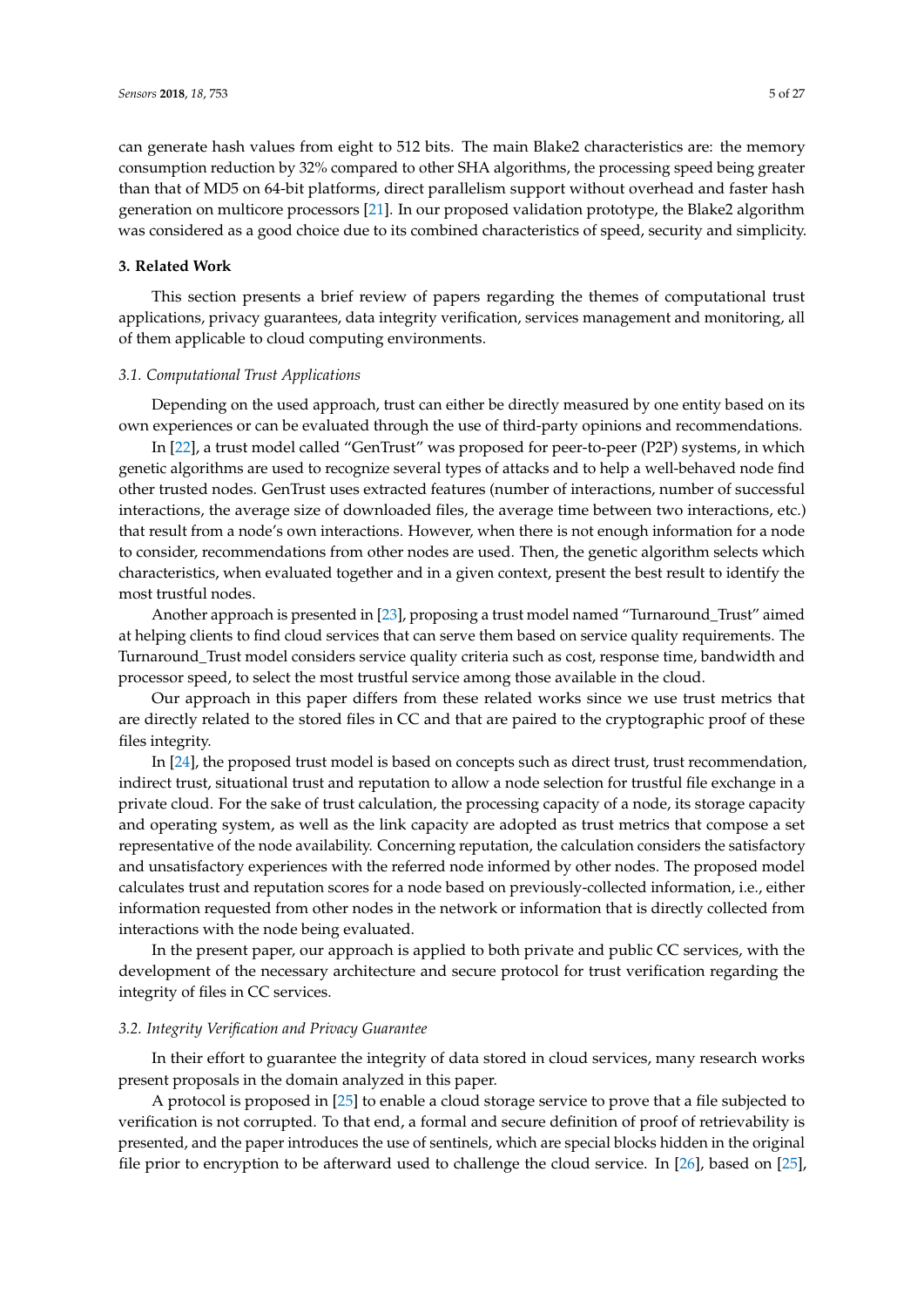another scheme is presented where one does not need to encrypt all the data, but only a few bits per data block.

The work in [\[27\]](#page-25-6) proposes a bipartite solution to improve privacy and integrity. The first part, called "anonymization", initially recognizes fields in records that could identify their owners and then uses techniques such as generalization, suppression, obfuscation and the addition of anonymous records to enhance data privacy. The second part, called "integrity checking", uses public and private key encryption techniques to generate a tag for each record on a table. Both parts are executed with the help of a trusted third party called the "enclave" that saves all generated data that will be used by the de-anonymization and integrity verification processes.

An encryption-based integrity verification method is proposed by [\[28\]](#page-25-7). The proposed method uses a new hash algorithm, the dynamic user policy-based hash algorithm, to calculate hashes of data for each authorized cloud user. For data encryption, an improved attribute-based encryption algorithm is used. The encrypted data and corresponding hash value are saved separately in cloud storage. Data integrity can be verified only by an authorized user and requires the retrieval of all the encrypted data and corresponding hash.

Another proposal to simultaneously achieve data integrity verification and privacy-preserving is found in [\[29\]](#page-25-8), which proposes the use of two encryption algorithms for every data upload or download transaction. The Advanced Encryption Standard (AES) algorithm is used to encrypt client data, which will be saved in a CSS, and an RSA-based partial homomorphic encryption technique is used to encrypt AES encryption keys that will be saved in a third party entity together with a hash of the file. Data integrity is verified only when a client downloads one file.

In [\[30\]](#page-25-9), a data integrity auditing protocol is proposed to allow the fast identification of corrupted data using homomorphic cipher-text verification and a recoverable coding methodology. Checking the integrity of outsourced data is done periodically by either a trusted or untrusted entity. The adopted methodology aims at reducing the total auditing time and the communication cost.

The work of [\[31\]](#page-25-10) presents a security model for public verification and assurance of stored file correctness that supports dynamic data operation. The model guarantees that no challenged file blocks should be retrieved by the verifier during the verification process and no state information should be stored at the verifier side between audits. A Merkle hash tree (MHT) is used to save the authentic data value hashes, and both the values and positions of data blocks are authenticated by the verifier.

Our proposal in this paper differs from these described proposals since we introduce the idea of trust resulting from file integrity verifications as an aggregate concept to evaluate the long-term behavior of a CSS and including most of the requirements specified in these other proposals, such as hashes of file blocks, freshness of verifications and integrated support for auditing by an independent party. Further discussion on theses differences is presented in Section [7](#page-22-0) based on the results coming from the validation of our proposal.

### *3.3. Management and Monitoring of CSS*

Some other research works were reviewed since their purpose is to provide management tools to ensure better use of the services offered by CSS providers, as well as monitoring functions regarding the quality of these services, thus allowing one to generate a ranking of these providers.

An approach to autonomous data management within CSS is presented in [\[32\]](#page-25-11). This approach proposes a high-level service that helps users to better manage data distributed in multiple CSS. The proposed solution is composed of a framework that consists of three components named MeasureTool, DistributeTool and CollectTool. Each component is respectively responsible for performing monitoring processes for measuring the performance, splitting and distributing file chunks between different CSS and retrieving split parts of a required file. Both historical performance and latest performance values are used for CSS selection and to define the number of file chunks that will be stored in each CSS.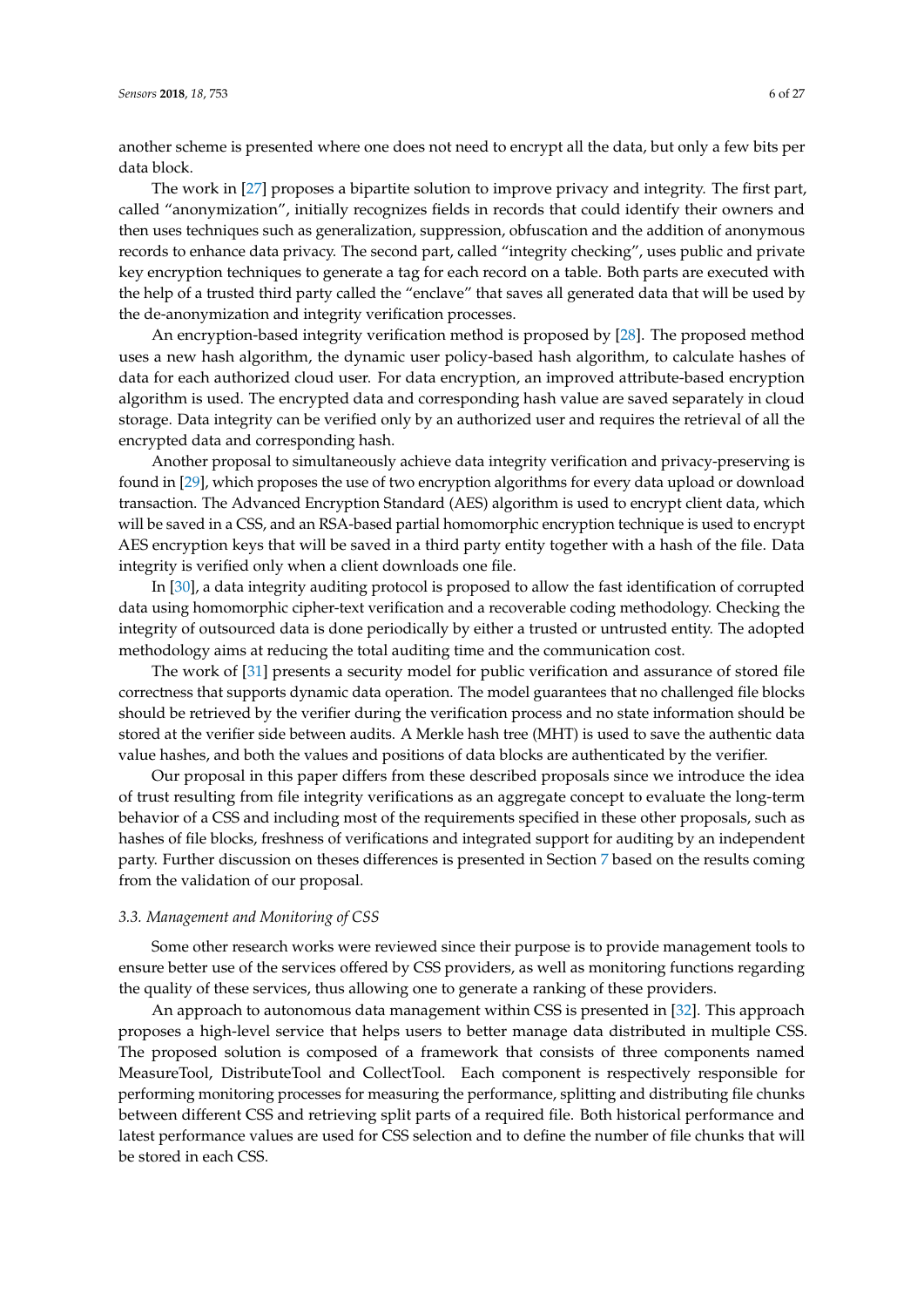Furthermore, in [\[32\]](#page-25-11) the use of cloud infrastructure services is proposed to execute applications on mobile data stored in CSS. In this proposal, the services for data management are run in one or more IaaS systems that keep track of the user storage area in CSS and execute the data manipulation processes when new files appear. The service running on an IaaS cloud downloads the user data files from the CSS, executes the necessary application on these files and uploads the modified data to the CSS. This approach permits overcoming the computing capacity limitations of mobile devices.

The quality of services (QoS) provided by some commercial CSS is analyzed in [\[33\]](#page-25-12). For this, a measurement study is presented where important aspects such as transfer speed (upload/download), behavior according to client geographic location, failure rate and service variability related to file size, time and account load are broadly explored. To perform the measurement, two platforms are employed, one with homogeneous and dedicated machines and the other with shared and heterogeneous machines distributed in different geographic locations. Furthermore, the measurement is executed using its own CSS REST interfaces, regarding mainly the methods PUT and GET, respectively used to upload and download files. The applied measurement methodology is demonstrated to be efficient and permits one to learn important characteristics about the analyzed CSS.

Our contributions in this paper comprise the periodic monitoring of files stored in the cloud, performed by an integrity checking service that is defined as an abstract role so that it can operate independently either the CSS provider or its consumer, preserving the privacy of stored file contents, and operating according to a new verification protocol. Both the tripartite architecture and the proposed protocol are described hereafter in this paper.

### <span id="page-6-0"></span>**4. Proposed Architecture and Protocol**

This section presents the proposed architecture that defines roles that work together to enable periodic monitoring of files stored in the cloud. Furthermore, the companion protocol that regulates how these roles interact with one another is detailed and discussed.

The architecture is composed of three roles: (i) Client; (ii) Cloud Storage Service (CSS) and (iii) Integrity Check Service (ICS).The Client represents the owner of files that will be stored by the cloud provider and is responsible for generating the needed information that is stored specifically for the purpose of file integrity monitoring.

The CSS role represents the entity responsible for receiving and storing the client's files, as well as receiving and responding to challenges regarding file integrity that come from the ICS role.

The ICS interfaces either with the Client of the CSS, so it acts as the responsible role for information regarding the Client files that are stored by the CSS and uses this information to constantly monitor the Client files' integrity by submitting challenges to the CSS and later validating the responses of the CSS to each verification challenge.

### *4.1. The Proposed Protocol*

The trust-oriented protocol for continuous monitoring of stored files in the cloud (TOPMCloud) was initially proposed in [\[34](#page-25-13)[,35\]](#page-25-14). Then, it was further developed and tested giving way to the results presented in this paper.

The TOPMCloud objective is to make the utilization of an outsourced service possible to allow clients to constantly monitor the integrity of their stored files in CSS, without having to keep original file copies or revealing the contents of these files.

From another point of view, the primary requirement for the proposed TOPMCloud is to prevent the CSS provider from offering to and charging a client for a storage service that in practice is not being provided. Complementary requirements comprise low bandwidth consumption, minimal CSS overloading, rapid identification of a misbehaving service, strong defenses against fraud, stored data confidentiality and utmost predictability for the ICS.

To respond to the specified requirements, TOPMCloud is designed with two distinct and correlated execution processes that are shown together in Figure [1.](#page-8-0) The first one is called "File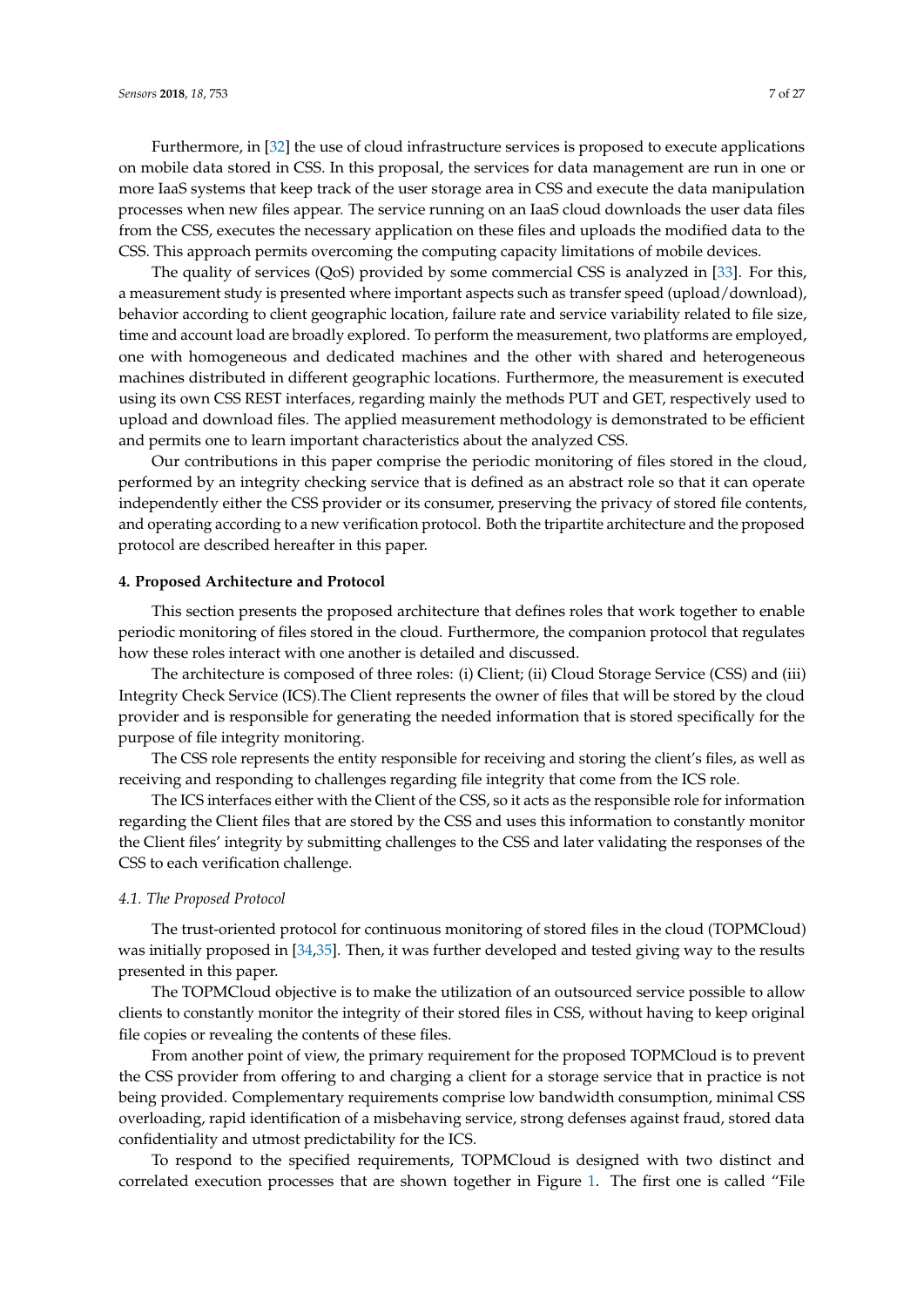Storage Process" and runs on demand from the Client that is this process starting entity. The second is the "Verification Process", which is instantiated by an ICS and is continuously executed to verify a CSS. An ICS can simultaneously verify more than one CSS by means of parallel instances of the Verification Process.

The File Storage Process starts in the Client with the encryption of the file to be stored in the CSS. This first step, which is performed under the control of the file owner, is followed by the division of the encrypted file into 4096 chunks. These chunks are randomly permuted and are selected to be grouped into data blocks, each one with 16 distinct file chunks, and the position or address of each chunk is memorized. Then, hashes are generated from these data blocks. Each hash together with the set of its respective chunk addresses are used to build a data structure named the Information Table, which is sent to the ICS.

The selection and distribution of chunks used to assemble the data blocks are done in cycles. The number of cycles will vary according to the file storage period. Each cycle generates 256 data blocks without repeating chunks. The data blocks generated in each cycle contain all of the chunks of the encrypted file  $(256 * 16 = 4096)$ .

The chosen values, 4096, 16 and 256, come from a compromise involving the analysis of the protocol in the next subsections and the experimental evaluation that is presented in Section [6](#page-17-0) of this paper. Therefore, these values represent choices that were made considering the freshness of the information regarding the trust credited to a CSS, the time for the whole architecture to react to file storage faults, the required number of verifications to hold the trust in a CSS for a certain period of time, as well as the expected performance and the optimization of computational resources and network capacity consumption. The chosen values are indeed parameters in our prototype code, so they can evolve if the protocol requirements change.

The Verification Process in the ICS starts with the computation of how many files should be verified and how many challenges should be sent to a CSS, both numbers being calculated according to the trust level assigned to the CSS. Each stored hash and its corresponding chunk addresses will be used only once by the ICS to send an integrity verification challenge to the CSS provider.

In the CSS, the stored file will be used to respond to the challenges coming from the ICS. On receiving a challenge with a set of chunk addresses, the CSS reads the chunks from the stored file, assembles the data block, generates a hash from this data block and sends this hash as the challenge answer to the ICS.

To finalize the verification by the ICS, the hash coming in the challenge answer is compared to the original file hash, and the result activates the trust level classification process. For this process, if the compared hashes are equal, this means that the verified content chunks are intact in the stored file in the CSS.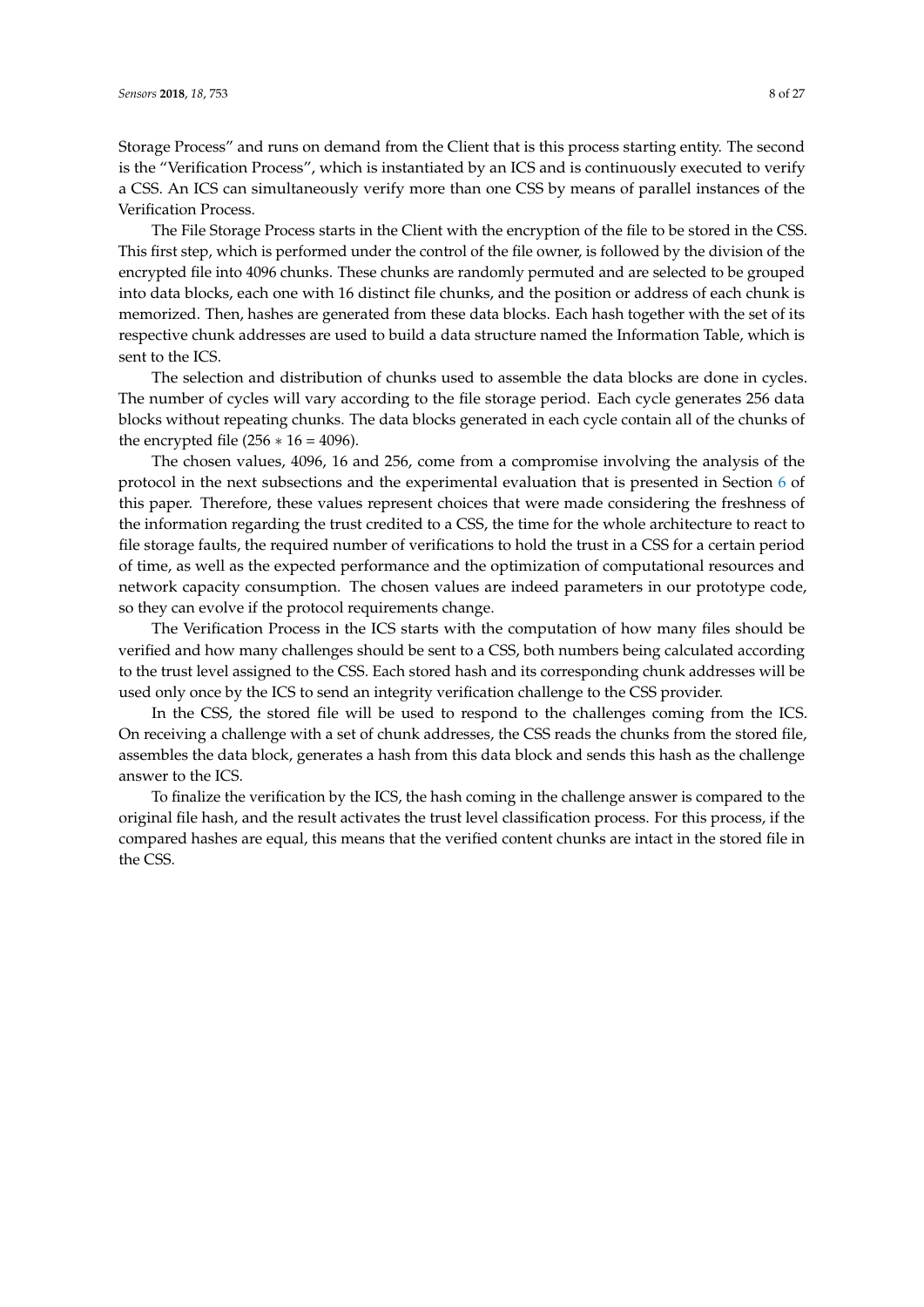<span id="page-8-0"></span>

**Figure 1.** Trust-oriented protocol for continuous monitoring of stored files in the cloud (TOPMCloud) processes.

# *4.2. Trust Level Classification Process*

The trust level is evaluated as a real value in the range  $(-1, +1)$ , with values from  $-1$ , meaning the most untrustful, to +1, meaning the most trustful, thus constituting the classification level that is attributed by the ICS to the CSS provider.

In the ICS, whenever a file hash verification process fails, the trust level of the verified CSS is downgraded, according to the following rules: when the current trust level value is greater than zero, it is set to zero (the ICS reacts quickly to a misbehavior from a CSS that was considered up to the moment as trustful); when the trust value is in the range between zero and  $-0.5$ , it is reduced by 15%; otherwise, the ICS calculates the value of 2.5% from the difference between the current trust level value and −1, and the result is subtracted from trust level value (the ICS continuously downgrades a CSS that is still considered untrustful). These calculations are shown in Algorithm [1.](#page-9-0)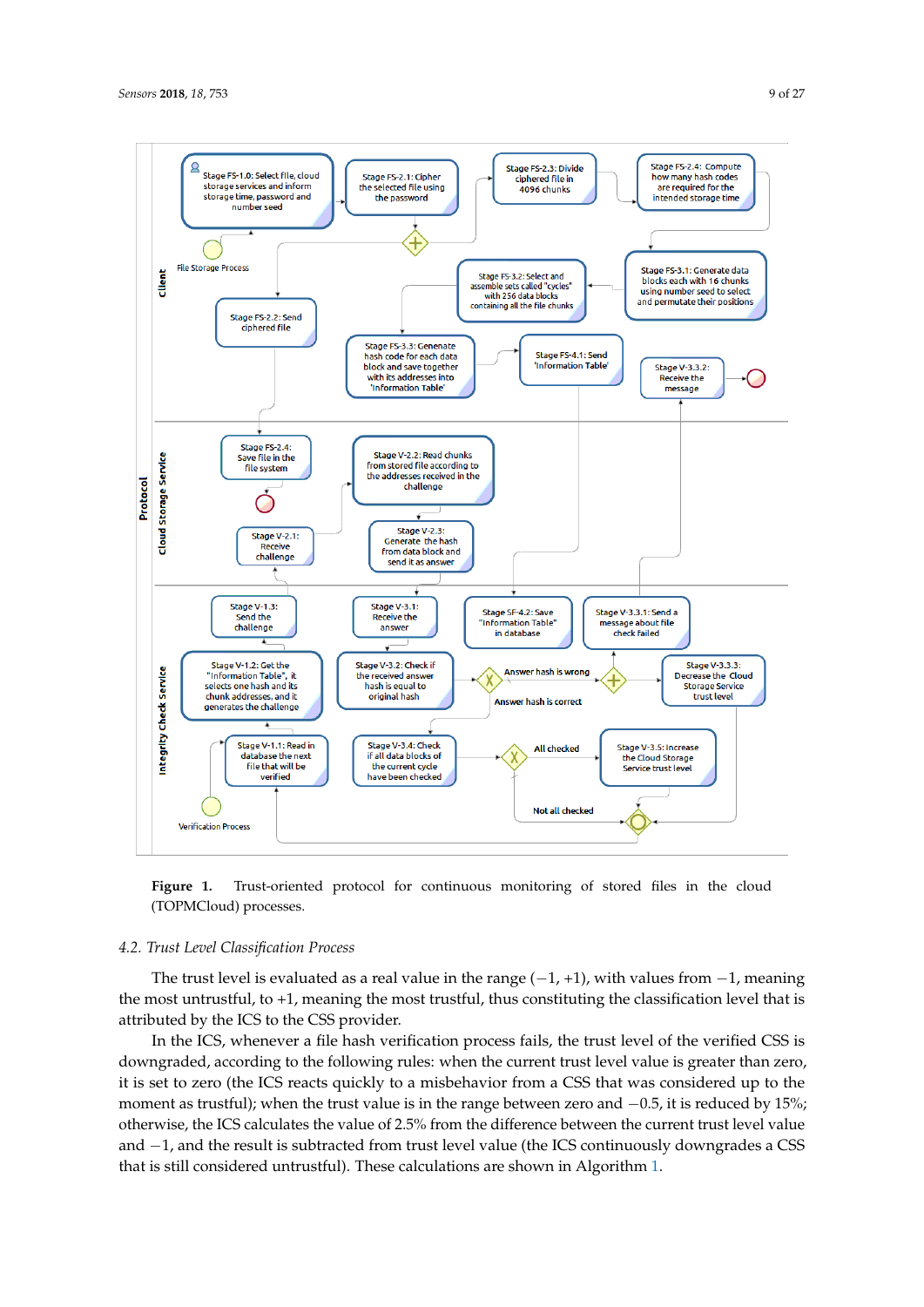| Algorithm 1: Pseudocode for computing the TrustLevel in the case of hash verification failures. |  |  |  |  |  |  |  |
|-------------------------------------------------------------------------------------------------|--|--|--|--|--|--|--|
|                                                                                                 |  |  |  |  |  |  |  |

<span id="page-9-0"></span>**if** *TrustLevel > 0* **then** *TrustLevel* = 0; **else if** *TrustLevel >= -0.5* **then** *TrustLevel* = *TrustLevel* − (*TrustLevel* ∗ −0.15) **else** *TrustLevel* = *TrustLevel* − [(−1) − *TrustLevel*] ∗ −0.025 **end end**

Conversely, whenever a checking cycle is completed without failures (all data blocks of a file have been checked without errors), the trust level assigned to a CSS is raised. If the current trust level value is less than 0.5, then the trust level value is raised by 2.5%. Otherwise, the ICS calculates the value of 0.5% from the difference between one and the current trust level value, and the result is added to the trust level value. These calculations are shown in Algorithm [2.](#page-9-1) This means that initially, we softly redeem an untrustful CSS, while we exponentially upgrade a redeemed CSS and a still trustful CSS.

**Algorithm 2:** Pseudocode for computing the TrustLevel in the case of hash verification successes.

<span id="page-9-1"></span>**if** *TrustLevel < 0* **then** *TrustLevel* + (*TrustLevel* ∗ 0.025); **else**  $TrustLevel = TrustLevel + [1 - TrustLevel] * 0.005;$ **end**

Again, these chosen thresholds and downgrading/upgrading values come from the experimental evaluation that is presented in Section [6,](#page-17-0) based on performance and applicability criteria. They are indeed parameters in our prototype code, so they can evolve if the protocol requirements change.

## *4.3. Freshness of the Trust Verification Process*

Since it is important to update the perception that a Client has about a CCS provider, the observed values of trust regarding a CSS are also used to determine the rhythm or intensity of verifications to be performed for this CSS.

Thus, the freshness of results from the trust verification process is assured by updating in the ICS the minimum percentage values of the number of stored files to be verified in a CSS, as well as the minimum percentages of data blocks that should be checked. We choose to present these updates by day, though again, this is a parameter in our implemented prototype.

Consequently, according to the observed trust level for a CSS, the number of files and the percentage of these file contents checked in this CSS are set as specified in Table [1.](#page-10-0) In this table, the extreme values one and −1 should respectively represent blind trust and complete distrust, but they are not considered as valid for our classification purposes, since we expect trust to be an ever-changing variable, including the idea of redemption.

Whenever the trust value equals zero, as a means to have a decidable system, a fixed value must be artificially assigned to it to preserve the dynamics of evaluations. Thus, if the last verified result is a positive assessment, the value  $+0.1$  is assigned to the observed trust; otherwise, if a verification fault has been observed, the assigned value is −0.1.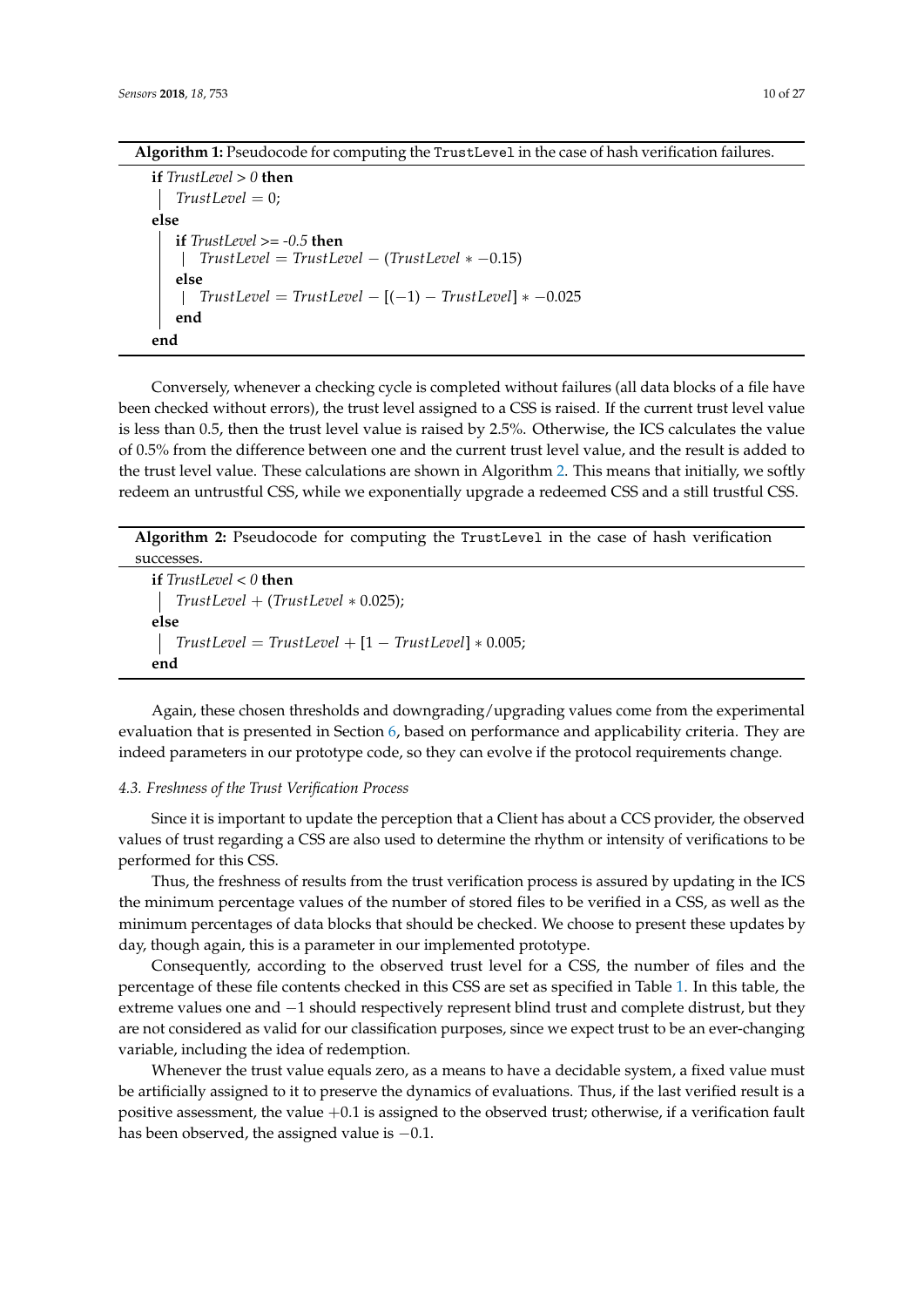<span id="page-10-0"></span>

| <b>Observed Trust Level</b> | Value Range     | Percentage of<br>Files to be<br>Checked by Day | Percentage of File<br>Contents to be<br>checked by Day | Data Blocks<br>Verified by Day |
|-----------------------------|-----------------|------------------------------------------------|--------------------------------------------------------|--------------------------------|
| Very high trust             | [0.9, 1]        | 15%                                            | $\sim 0.4\%$                                           |                                |
| High trust                  | [0.75, 0.9]     | 16%                                            | $\sim 0.8\%$                                           | $\mathcal{L}$                  |
| Medium-High trust           | [0.5, 0.75]     | 17%                                            | $\sim$ 1.2%                                            | 3                              |
| Low-medium trust            | [0.25, 0.5]     | $18\%$                                         | $\sim 1.6\%$                                           | 4                              |
| Low trust                   | [0, 0.25]       | 19%                                            | $\sim$ 2.0%                                            | 5                              |
| Low distrust                | $[-0.25, 0]$    | 20%                                            | $\sim$ 2.4%                                            | 6                              |
| Low medium distrust         | $[-0.5,-0.25]$  | 25%                                            | $\sim$ 3.2%                                            | 8                              |
| Medium-high distrust        | $[-0.75, -0.5]$ | 30%                                            | $\sim 4.0\%$                                           | 10                             |
| High distrust               | $[-0.9, -0.75]$ | 35%                                            | $\sim$ 4.8%                                            | 12                             |
| Very high distrust          | $[-1, -0.9]$    | 50%                                            | $\sim$ 5.6%                                            | 14                             |

**Table 1.** Classification of the trust levels for updating purposes.

# *4.4. Variation of the Trust Level Assigned to the Cloud Storage Service*

According to the TOPMCloud definition, the trust level assigned to a CSS always grows when a file-checking cycle is finished without the ICS detecting any verification failures during this cycle. Considering this rule, the first simulations regarding the evolution of trust in the ICS were used to determine the maximum number of days needed for the ICS to finish a checking cycle for a file stored in a CSS. The conclusion of a checking cycle indicates that each of the 4096 file chunks was validated as a part of one of the data blocks that are checked by means of the 256 challenges submitted by the ICS to the CSS.

The projected time for our algorithm to finish a file-checking cycle can vary between a minimum and a maximum value depending on the number of files simultaneously monitored by the ICS on a CSS. However, the checked file size should not significantly influence this time because the daily number of checked data blocks on a file is a percentage of the file size, as defined in Table [1.](#page-10-0)

By means of mathematical calculations, it is possible to determine that in a CSS classified with a "very high distrust" level, i.e, the worst trust level, the maximum time to finish a checking cycle is 38 days. Comparatively, in a CSS classified with a "very high trust" level, i.e., the best trust level, the time to finish a checking cycle can reach 1792 days. Figure [2](#page-10-1) shows the maximum and the minimum number of days required to finish a file-checking cycle for each trust level proposed in TOPMCloud.

<span id="page-10-1"></span>

**Figure 2.** Time required to complete a file-checking cycle.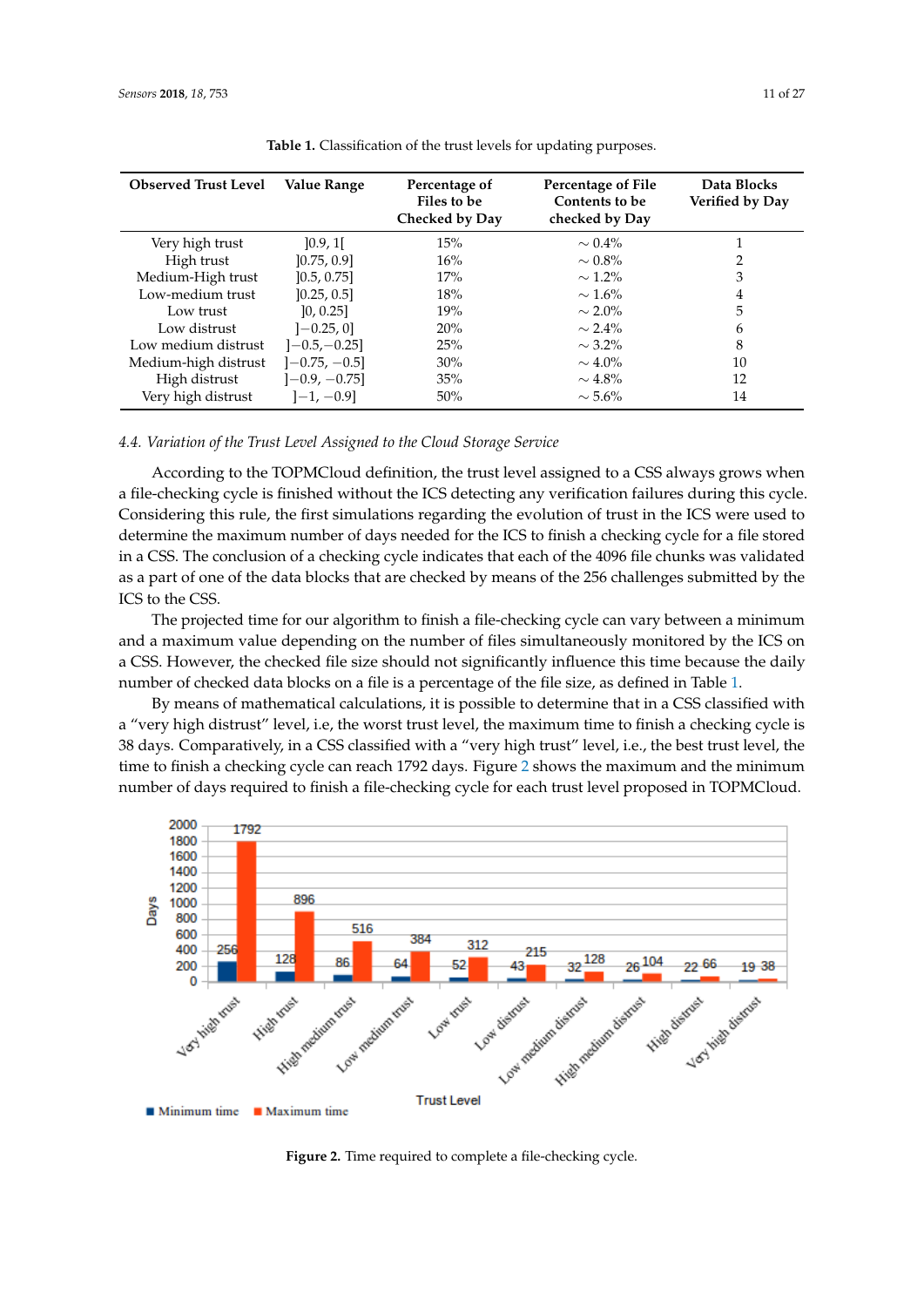Notwithstanding the mathematical calculations regarding the proposed protocol's maximum time required to finish a file-checking cycle, it is noticeable that this time can increase if the ICS or the CSS servers do not have enough computational capacity to respectively generate or to answer the necessary protocol challenges for each day. Furthermore, the file-checking cycle depends on the available network bandwidth and can worsen if the network does not support the generated packet traffic. This situation can occur when the number of CSS stored files is very large.

The variation of the time to conclude the checking cycle, according to the trust level assigned to the CSS, comes from the different number of data blocks verified per day. This variation aims to reward cloud storage services that historically have no faults, thus minimizing the consumption of resources such as processing capacity and network bandwidth. Moreover, this feature allows our proposed architecture to prioritize the checking of files that are stored in CSS providers, which have already presented faults. Consequently, this feature reduces the requested time to determine if other files were lost or corrupted.

Another interesting characteristic of the proposed protocol was analyzed with calculations that were realized to determine the number of file cycles concluded without identifying any fault so that the trust level assigned to a CSS raises to the highest trust level foreseen in Table [1,](#page-10-0) the "very high trust". Figure [3](#page-11-0) presents the results of this analysis using as a starting point the "not evaluated" situation, which corresponds to a trust level equal to zero assigned to a CSS.

<span id="page-11-0"></span>

Number of successfully completed cycles required to reach the trust level

**Figure 3.** Expected best performing trust level evolution for a CSS.

From the analysis of the results shown in Figures [2](#page-10-1) and [3,](#page-11-0) it could be concluded that the requested time for a CSS to obtain the maximum trust level is so large that it will be practically impossible to reach this level. This conclusion is easily obtained using the maximum number of days needed to finish a checking cycle for the "high trust" level (896) multiplied by the number of successfully concluded cycles to reach the level of "very high trust" (384  $-202 = 182$ ). The result of this calculation is 163.072 days (182 ∗ 896), which is approximately 453 years.

Although this is mathematically correct, in practice, this situation would never occur. The simple explanation for this fact is related to the number of files that have been simultaneously monitored by the ICS in the CSS. The maximum expected time for the file-checking cycle conclusion only occurs when the number of monitored files in a CSS, classified with the level "high trust", is equal to 25 or a multiple of this value. According to Table [1,](#page-10-0) this is due to the fact that, at the "high trust" level, it is required that 16% of the file content should be checked by day. The maximum time spent in file checking only occurs when the result of this file percentage calculation is equal to an integer value. Otherwise, the result is rounded up, thus increasing the percentage of files effectively checked.

Indeed, if the ICS is monitoring exactly 25 files in a CSS that is classified with the "high trust" level and supposing that these files were submitted to CSS in the same day, the checking cycles for this set of files will finish in 896 days. Since in a period of 896 days, there are 25 concluded cycles, then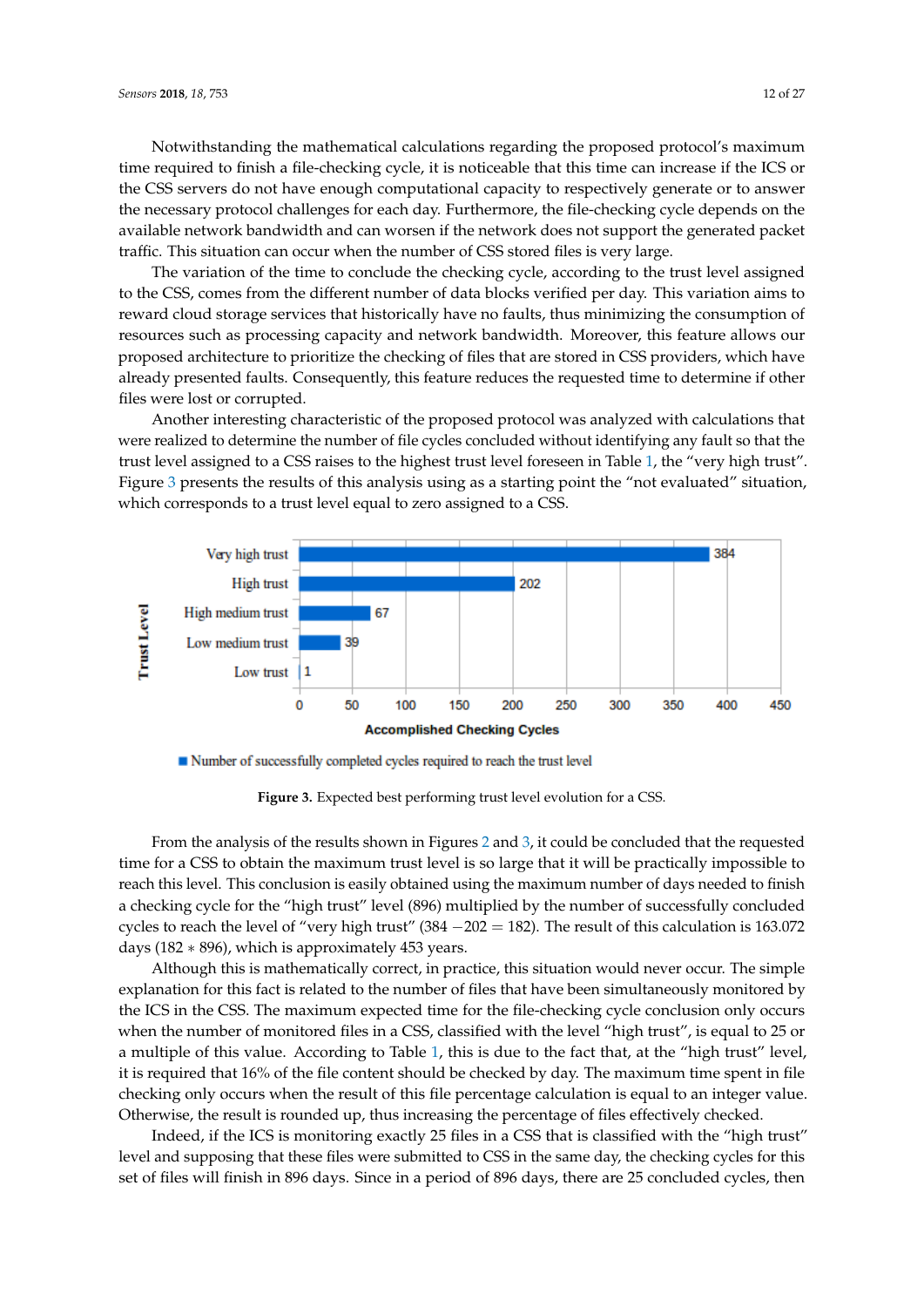about 20 years are needed for the CSS to attain the 182 cycles requested for reaching the next level, the "very high trust". However, this situation worsens if the number of considered files decreases. For instance, considering the "high trust" level, if there are only six files being monitored, then the time to attain the next level exceeds 65 years.

Figure [4](#page-12-0) presents a comparative view of the time required to upgrade to the next trust level according to the number of monitored files. In general, less time will be required to increase the trust level if there are more monitored files.

<span id="page-12-0"></span>

**Figure 4.** Time to upgrade the trust level according to the number of monitored files.

As can be seen in Figure [4,](#page-12-0) the best case is obtained when the number of monitored files is equal to the required number of successfully concluded cycles to upgrade to the next trust level. For this number of files, the time required to increase the trust level is always equal to the time needed to conclude one checking cycle.

Opposite to the trust level raising curve that reflects a slow and gradual process, the trust level reduction is designed as a very fast process. The trust value assigned to the CSS always decreases when a challenge result indicates a fault in a checked file.

To evaluate the proposed process for downgrading the measured trust level, calculations were performed aiming to determine how many file-checking failures are needed for a CSS to reach the maximum distrust level. Any trust level between "very high trust" and "low trust" could be used as the starting point to these calculations. Then, when a challenge-response failure is identified, the trust value is changed to zero and the CSS is immediately reclassified to the "low distrust" level. From this level to the "very high distrust" level, the number of file-checking failures required to reach each next distrust level is shown in Figure [5.](#page-13-1)

Similarly to the trust level raising process, the required minimum time to downgrade to a distrust level is determined by the number of simultaneously-monitored files. Figure [6](#page-13-2) presents a comparative view of the required minimum time to downgrade a CSS considering that all monitored files are corrupted and that failures will be identified upon the ICS receiving the first unsuccessful challenge response from the CSS.

An important difference between the process to downgrade the trust level assigned to a CSS and the opposite process to upgrade this trust level is that the downgrade time is preferably presented as a number of days, whereas the upgrade time is preferably presented in years. As shown in Figure [6,](#page-13-2) the minimum time to downgrade a trust level will be one day when the number of monitored files is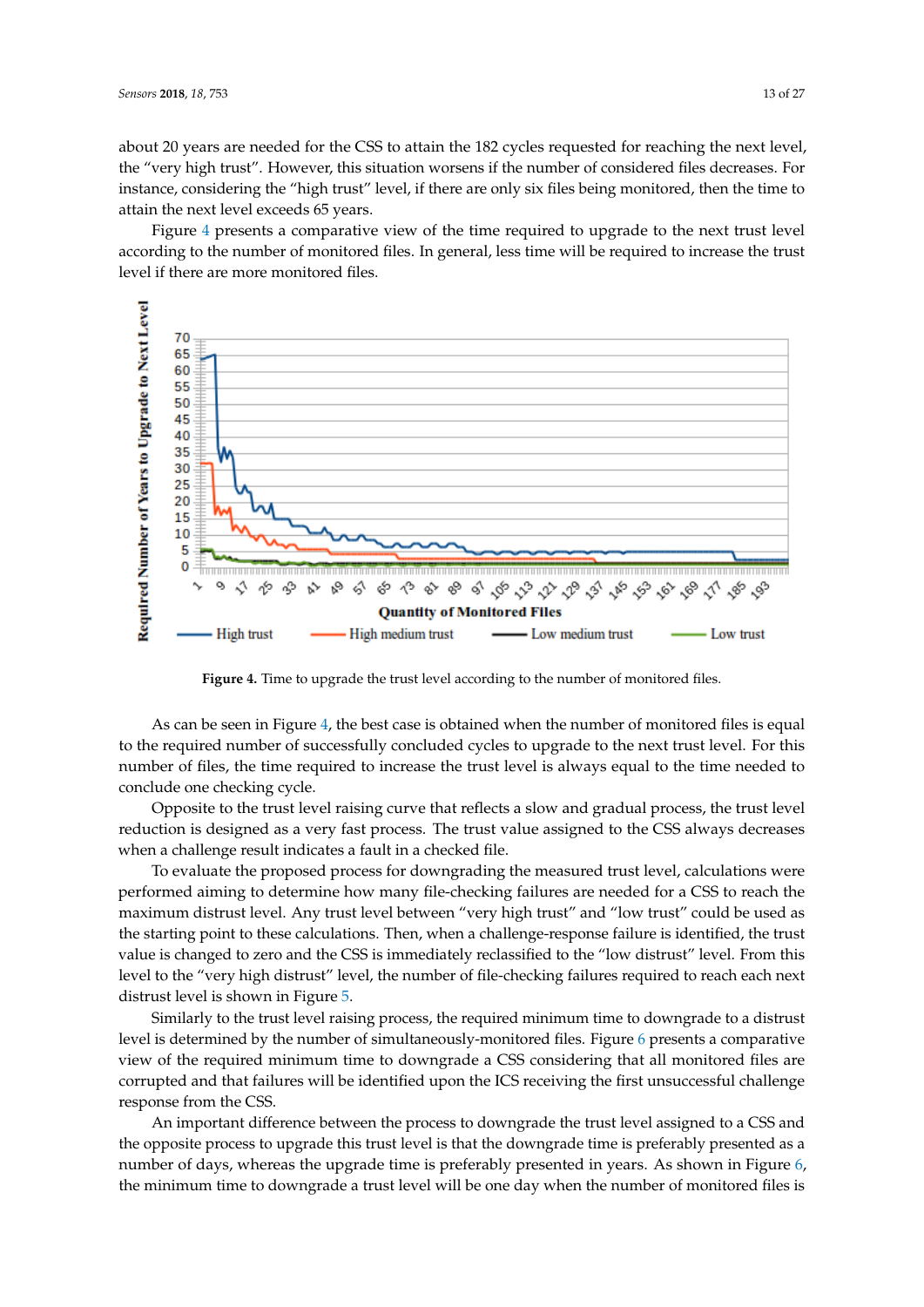equal to or greater than the number of identified challenge failures required to downgrade a trust level according to Figure [5.](#page-13-1)

<span id="page-13-1"></span>

**Figure 5.** Number of file-checking failures needed to downgrade to each distrust level.

<span id="page-13-2"></span>

**Figure 6.** Trust level downgrade according to the number of monitored files.

# <span id="page-13-0"></span>**5. Architecture Implementation**

The implementation of the architecture was organized as a validation project comprising three phases. the first phase was devoted to the processes under the responsibility of the client in our proposal. The second and the third phases were respectively aimed at implementing the processes under the ICS responsibility and the processes under the responsibility of the CSS. Hence, a completely functional prototype was used for the validation of the proposed architecture and protocol.

In each implementation phase, one application was developed using Java Enterprise Edition (Java EE) components, such as Java Persistence API (JPA), Enterprise JavaBeans (EJB), Contexts and Dependency Injection (CDI) and Java API for XML Web Services (JAX-WS) [\[36\]](#page-25-15). A desktop application was developed for the Client, while two web service applications were developed respectively for the ICS and CSS. The chosen application server was Glassfish 4 [\[37\]](#page-25-16), and the chosen database management system (DBMS) was PostgreSQL [\[38\]](#page-25-17).

These platforms were chosen to take into consideration the distributed characteristics of the proposed architecture and the need for continuous and asynchronous protocol communications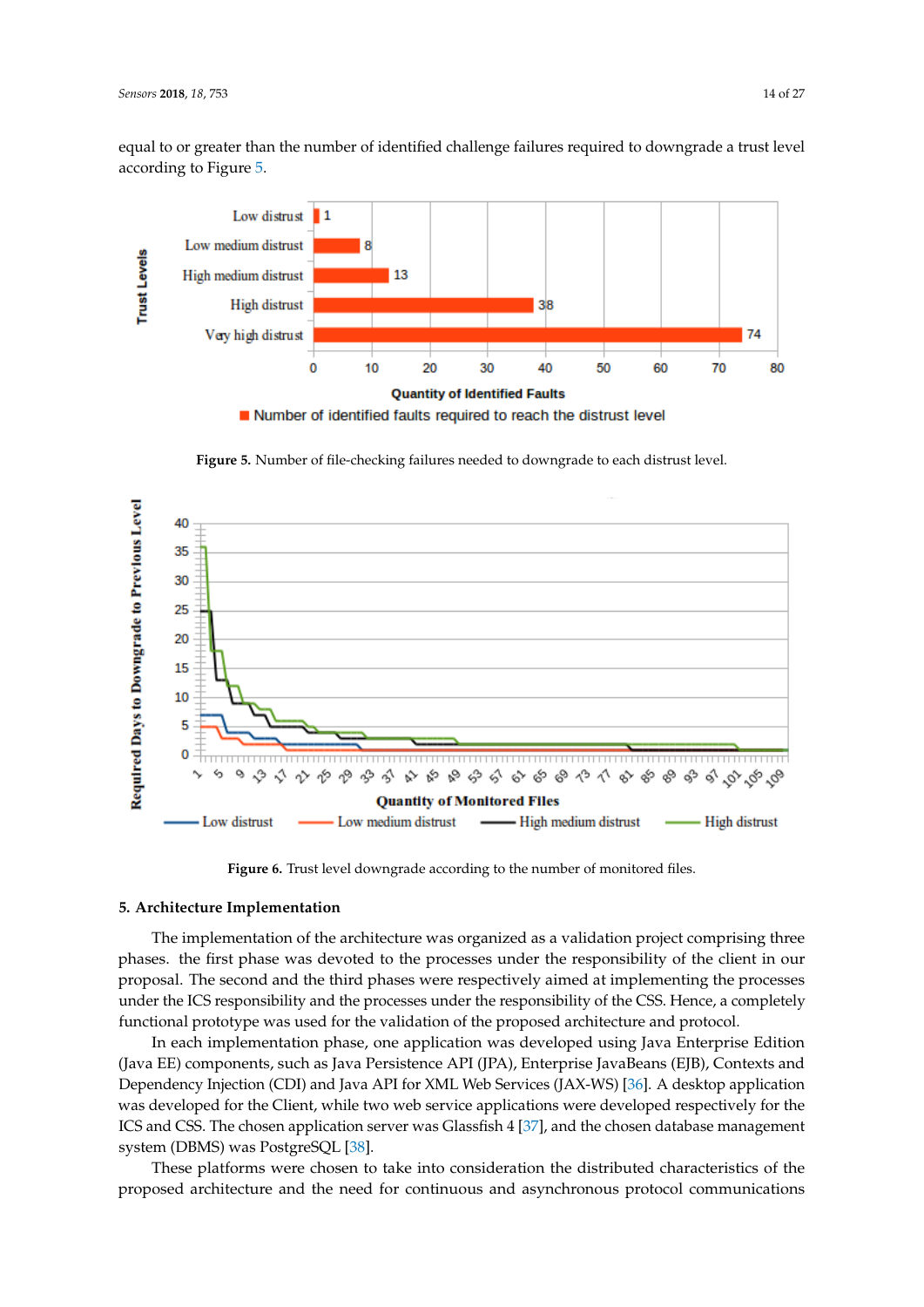between the predicted roles in this architecture. Thus, the choice of Java EEwas determined by its usability for the implementation of web services, task scheduling, event monitoring and asynchronous calls. Both the Glassfish application server and the PostgreSQL DBMS were chosen because they are open source applications and fully meet the developed application needs.

## *5.1. Client Application*

The Client application's main tasks are: to encrypt a file and to send it to one or more CSS, to split and select the file chunks, to assemble the data blocks and to generate their hashes, to group them in cycles, to generate the Information Table and to send this table to the ICS. In our prototype, the client application also allows one to control the inventory of stored files in each CSS, to store the cryptographic keys, to look for pieces of information about the verification process and the file integrity in each CSS, to retrieve a file from a CSS, confirming its integrity and deciphering its contents.

These functions are accessible in the Client application by means of a graphical interface through which the user selects files from the file system and at least one CSS to store the chosen files, as well as an ICS to verify the storage service used for these files. This same interface allows the client to inform about both the password to be used in the file encryption process and the number of years corresponding to the period to keep the file stored in the CSS. Furthermore, a numerical seed is given to add entropy to the process of choosing the chunks that will compose each data block. Figure [7](#page-14-0) shows the application interface with the implemented "Upload File" function.

<span id="page-14-0"></span>

| O Upload File |                                                                                  |        |
|---------------|----------------------------------------------------------------------------------|--------|
| File          |                                                                                  | Find   |
| Years         |                                                                                  |        |
| Password      |                                                                                  |        |
| Seed          |                                                                                  |        |
| Checker       | Integrity Check Service Test 1<br>$\overline{\mathbf{v}}$                        |        |
| Storer        | Storer Cloud Service 1 (VERY_HIGH_TRUST)<br>Storer Cloud with ip (HIGH_DISTRUST) |        |
|               | Execute                                                                          | Cancel |

Figure 7. The client interface showing the "Upload File" function.

In this prototype, the list of available CSS comes from previous registration activity, by means of which the user first registers the ICS with which it maintains a service level agreement. After an ICS has been selected, the Client application obtains a list of CSS from the selected ICS web service. This initial process requires the client user to maintain some contractual relationship regarding file storage verifications involving the Client application, the registered ICS and the selected CSS. Then, the Client user is informed about the current trust level assigned by the ICS to each concerned CSS.

The file encryption process is performed using resources available in the "javax.crypto" package [\[39\]](#page-25-18), using the AES cryptographic algorithm [\[40\]](#page-26-0), a 256-bit key and the cipher-block chaining (CBC) operation [\[41\]](#page-26-1).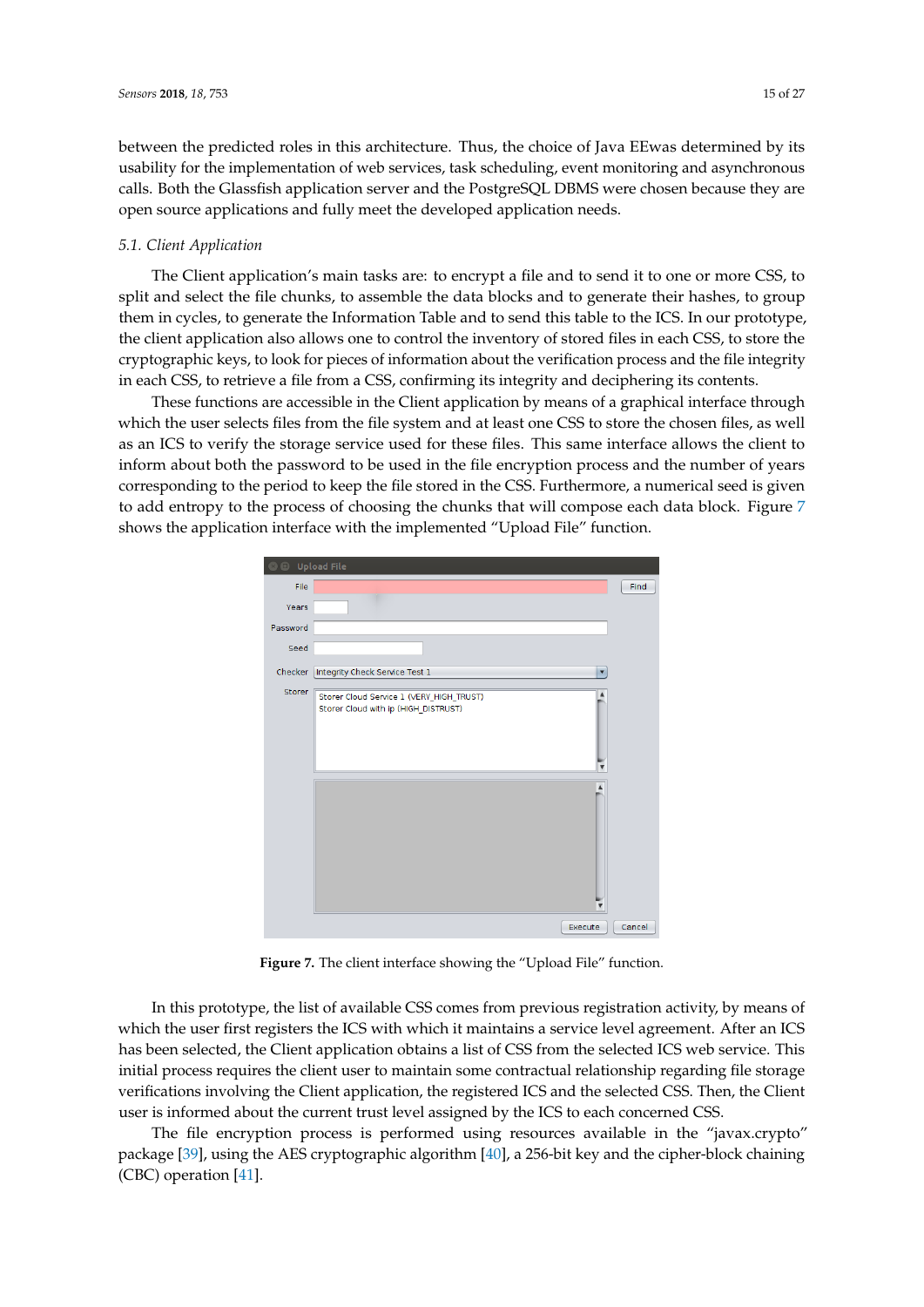The process of sending an encrypted file to a CSS was implemented using Java threads so that it is possible to simultaneously initiate the uploading of the encrypted file to each selected CSS. Furthermore, by means of threads, it is possible to proceed with the next steps in parallel, without the need to wait for a complete file upload, an operation that takes a variable duration according to the file size and the network characteristics.

The calculations of either the number of cycles and the chunk distribution is executed according to the number of years that the file must be stored by the CSS and monitored by the ICS. Although the number of used cycles should vary according to the trust level assigned to the CSS, in our validation prototype for these calculations, we choose to consider the worst case value, corresponding to the "high distrust" level.

Each chunk address code is obtained through the SHA1PRNG algorithm, a pseudo-random number generator, executed by "SecureRandom", a class from the "java.security" package [\[39\]](#page-25-18). To produce the hashes, the cryptographic function Blake2 [\[21\]](#page-25-0) was chosen due to its speed, security and simplicity.

Also in our prototype, the monitoring module shown in Figure [8](#page-15-0) was developed to provide a practical tool for the user to access functions such as: to manage the inventory of stored files in a set of CSS providers, to check the file status assigned by the ICS according to results from verifications of the CSS, to download files from the CSS and to decipher the downloaded files.

<span id="page-15-0"></span>

| <b>File Monitoring</b>       |                                |                        |               |  |
|------------------------------|--------------------------------|------------------------|---------------|--|
| Upload<br>Download           | Update<br><b>Status</b>        | <b>Checkers</b>        |               |  |
|                              |                                |                        |               |  |
| File.                        | Checker                        | Cloud Service          | <b>Status</b> |  |
| Notas Espcex Luciano.ods     | Integrity Check Service Test 1 | Storer Cloud Service 1 | 0k            |  |
| passagem alex BSB RIO 27     | Integrity Check Service Test 1 | Storer Cloud Service 1 | Corrupted     |  |
| passagem alex RIO BSB 23     | Integrity Check Service Test 1 | Storer Cloud Service 1 | 0k.           |  |
| Mestrado.tar.gz              | Integrity Check Service Test 1 | Storer Cloud Service 1 | 0k.           |  |
| Mestrado.tar.gz              | Integrity Check Service Test 1 | Storer Cloud Service 1 | 0k            |  |
| passagem luciano VCP BSB     | Integrity Check Service Test 1 | Storer Cloud Service 1 | Corrupted     |  |
| Documento digitalizado-2.jpg | Integrity Check Service Test 1 | Storer Cloud Service 1 | Corrupted     |  |
| cartao fusex2.pdf            | Integrity Check Service Test 1 | Storer Cloud with ip   | Corrupted     |  |
| android-studio-ide-141.2288  | Integrity Check Service Test 1 | Storer Cloud Service 1 | 0k            |  |
| android-studio-ide-141.2288  | Integrity Check Service Test 1 | Storer Cloud with ip   | 0k            |  |
| contra cheque.pdf            | Integrity Check Service Test 1 | Storer Cloud Service 1 | 0k            |  |
| contra cheque.pdf            | Integrity Check Service Test 1 | Storer Cloud with ip   | 0k            |  |
| contra cheque.pdf            | Integrity Check Service Test 1 | Storer Cloud Service 1 | 0k            |  |
| contra cheque.pdf            | Integrity Check Service Test 1 | Storer Cloud with ip   | 0k            |  |

**Figure 8.** The monitoring module entry screen.

In the monitoring module, the "Status" button shows information such as: the file source folder, the identification hash, the name of the CSS where the file is stored, the name of the ICS responsible for monitoring this CSS, the number of concluded checking cycles, the number of cycles that is currently being performed, the number of data blocks already checked in the current cycle, the ICS monitoring period for the last day and its current status. Figure [9](#page-15-1) shows the file status query screen.

<span id="page-15-1"></span>

| <b>File Status</b> |                                                                                 |  |  |  |  |  |  |
|--------------------|---------------------------------------------------------------------------------|--|--|--|--|--|--|
| File               | Mestrado.tar.gz                                                                 |  |  |  |  |  |  |
| Identifier         | F4D8746913258C29A8A845014C9AE1644F9A79CA679E96D1370E916A1D6A0CD9                |  |  |  |  |  |  |
| Full path          | /home/divinforadj6/Mestrado.tar.gz                                              |  |  |  |  |  |  |
| Storer             | Storer Cloud Service 1                                                          |  |  |  |  |  |  |
|                    |                                                                                 |  |  |  |  |  |  |
| Checker            | Integrity Check Service Test 1                                                  |  |  |  |  |  |  |
| Total cycles       | Blocks already Checked 19<br>Verifier until 2018-03-30<br>Current cycle 1<br>40 |  |  |  |  |  |  |
| Status             | lok                                                                             |  |  |  |  |  |  |

**Figure 9.** File status query screen.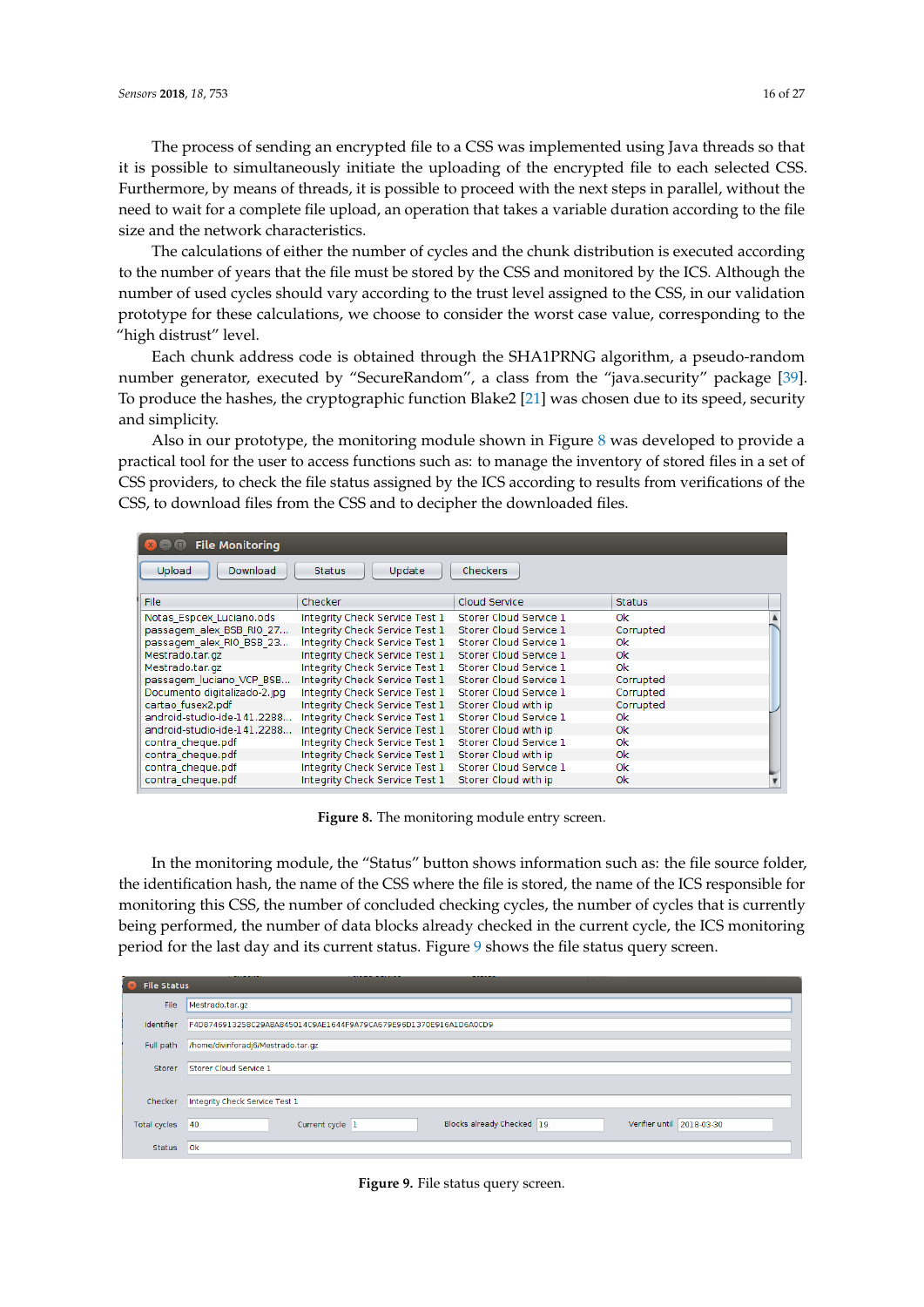# *5.2. Integrity Checking Service Application*

The ICS implementation comprises a web service application called "VerifierService" that presents the following functionalities: to receive the File Information Table submitted by the Client application, to select and send challenges regarding monitored files to the CSS that host them, to manage pending responses to challenges, to receive challenge responses from the CSS, to update the CSS trust levels, to receive and to answer to requests for the monitored file status, to receive and to answer requests for information about the CSS with which there is a monitoring agreement.

In the File Information Table received from the Client application, the CSS is represented by the identifier of the monitoring contract between the ICS and the CSS. For each CSS contract in the information table, the ICS application saves a new record in a table named "archives", so that the monitoring of one file copy does not interfere with the monitoring of other copies. The following information is stored in the archives table: a file identifier hash, the chunk size in bytes, the number of generated cycles and the contract identifier that defines the CSS where the file is stored.

For each data block hash received by means of the information table coming from a Client, a new record is generated by the ICS application in a table named "blocks". The following information is stored in this table: the data block hash, the chunk address codes that compose this block, the cycle number to which it belongs and the "archives" record identifier.

The process of selecting, generating and sending challenges is an activity performed periodically (in our prototype, daily) by the ICS. This process comprises the following actions: selecting files to be checked in each CSS, selecting data blocks to be checked in each file, generating challenges and sending the challenges to the CSS.

The trust level assigned to a CSS will be decremented whenever the ICS identifies a corrupted data block in a file. Conversely, the trust level is incremented after all data blocks from the same cycle have been the object of challenges to the CSS, and all the answers to these challenges confirm the integrity of the checked blocks. Other results obtained in a file marked as corrupted, whether positive or negative, will simply be ignored.

## *5.3. Cloud Storage Service Application*

The CSS application was developed as a web service named "StorerWebService". This application provides a service capable of receiving challenges from an ICS, processing them and sending back to the ICS the challenge responses.

The CSS application in our prototype implementation includes the following functionalities: to receive challenges from an ICS and storing them in the CSS database, to monitor the database and process the pending challenges, to store the responses in the database and to monitor the database to find and send pending responses to the ICS. Furthermore, the application also includes features for uploading and downloading files to simulate the features normally available in a CSS.

The challenge-receiving functionality is provided in ICS by means of a method called "asyncFileCheck" that gets as the input parameter an object of the class called "ChallengeBean". This object contains the attributes "identifier", "addressCodes", "chunkLength", "responseUrl" and "id", which respectively represent: the file identifier hash, the array with the set of chunk addresses codes to be read in the file and that will compose the data block on which the response hash will be generated, the chunk size in bytes, the ICS web service URL responsible for receiving the challenge answers and the challenge identifier.

After receiving a challenge, the information is extracted from the ChallengeBean object and is stored in the CSS database, where it gets the "Waiting for Processing" status. The advantage of storing the received challenges for further processing is related to the organization of our general architecture for saving computational resources. This CSS asynchronous procedure prevents the ICS from needing to keep a process locked awaiting a response from the CSS for each submitted challenge, considering that the required time to process a challenge varies according to the checked file size, the number of simultaneously-received challenges and the CSS computational capacity.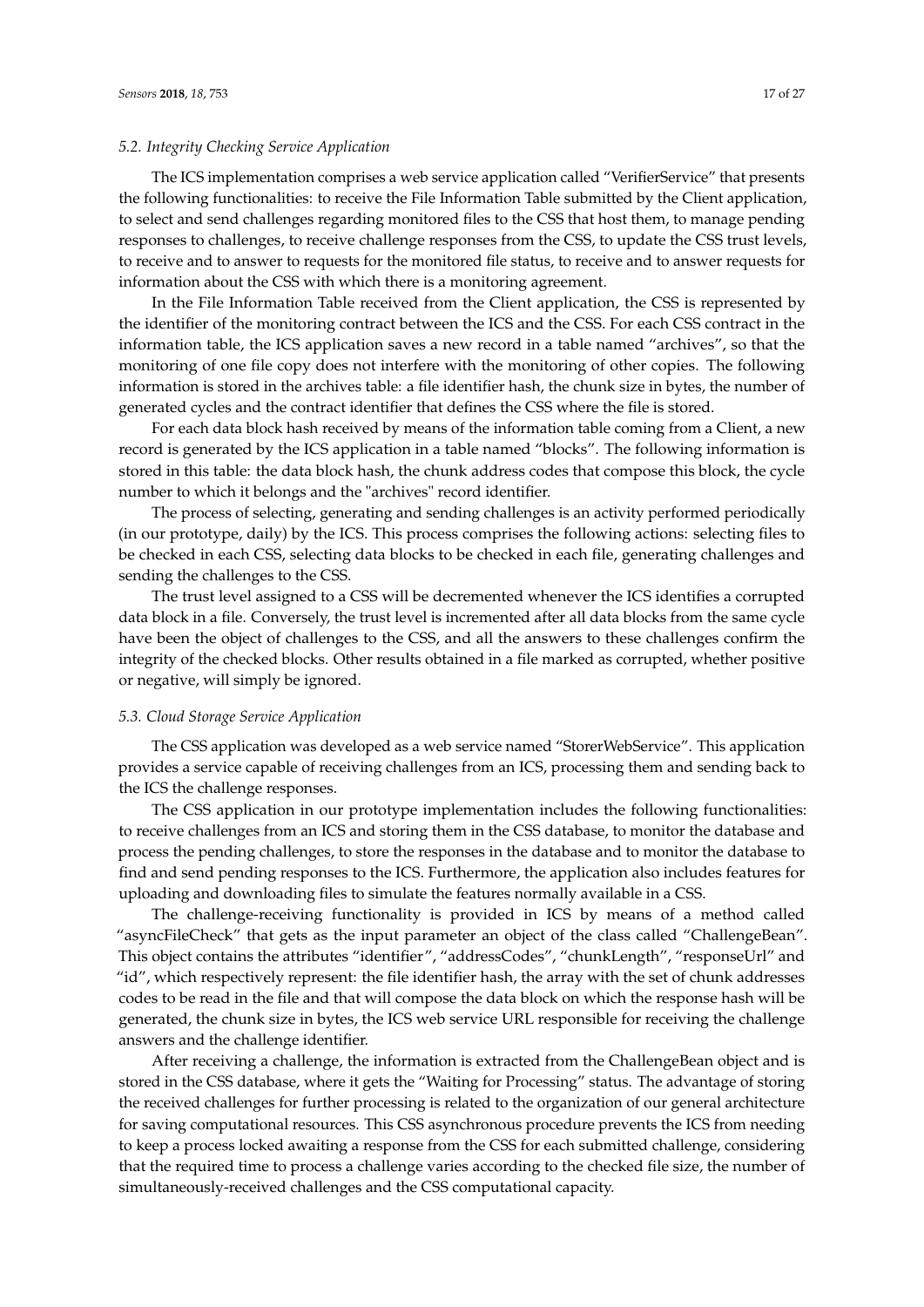Another designed consequence of this model is the possibility of performing load distribution since the services responsible for receiving, processing and responding to the challenges can be provided by totally different hardware and software infrastructures. The only requirement is that all infrastructure components must share access to the same database.

The response hash is generated from a data block assembled with file chunks that are read from the file being checked. The used chunks are those referenced by the 16 chunk addresses defined in the "addressCodes" attribute of the "challenge" object. These address codes are integers ranging from zero to 4095 that are multiplied by the chunk size to obtain the address of the first byte of each chunk in the file.

After the completion of the chunk reading task, the obtained data are concatenated, forming a data block. From this data block, a 256-bit hash is generated using the Blake2 hash cryptographic function [\[21\]](#page-25-0). The generated hash is saved in the database while waiting to be sent back to the ICS. A specific process monitors the pendent hash responses and sends it as challenge answers to ICS.

# <span id="page-17-0"></span>**6. Experimental Validation**

This section describes the setup used to perform the experiments designed to evaluate the performance, efficiency and efficacy of the proposed protocol TOPMCloud. Then, the results of the experimental validation are presented and discussed.

## *6.1. Experimental Setup*

Our experimental environment comprises five similar virtual machines (VM), each one running with 12 GB memory, 200 GB of hard disk space, running under the operating system Ubuntu Server 14.04 LTS Server. All of them were set to run in a private cloud hosted by the Decision Technologies Laboratory at the University of Brasília, Brazil. Since this setup presents common functionalities that are found in most commercial CSS providers, it is considered as a configuration that adequately represents the utilization of these services as provided by commercial cloud services. The basic operating system functions that are required from the CSS provider are file access operations and hash calculations, which are commonly available in cloud computing services and object class libraries. Otherwise, these functions can be easily deployed by commands from the cloud services client. These VMs are configured to perform the three roles designed in our architecture, with the following distribution of services in the VM set: one VM holds the Client role; one VM performs the Integrity Check Service (ICS) role; and the remaining three VMs hold the Cloud Storage Services (CSS) role.

The experiments were realized using four files with different sizes (2.5, 5, 10 and 15 GB). For each file, an information table was generated considering the utilization of the file storage service and its monitoring during five different time periods (1, 5, 10, 20 and 30 years). Files with diverse content types and formats, such as International Organization for Standardization (ISO) 9660, XenServer Virtual Appliance (XVA) and Matroska Video (MKV) , were used. For each considered time period, cryptographic keys with the same size were used, but with different and aleatory values, so that each generated encrypted file was completely distinct from other files generated from the same origin file.

With the described configuration operating during three months, logs were generated from the ICS monitoring process verifying files stored in the three CSS providers. In total, sixty files were monitored by the ICS, twenty of them stored in each CSS. In this period, some CSS servers were randomly chosen to be turned off and after a while to be switched on again, in order to simulate fault conditions.

In order to evaluate the behavior of the proposed protocol, some experiments were realized with contextual modifications, including the deliberate change of file contents and the change of trust levels assigned to each CSS.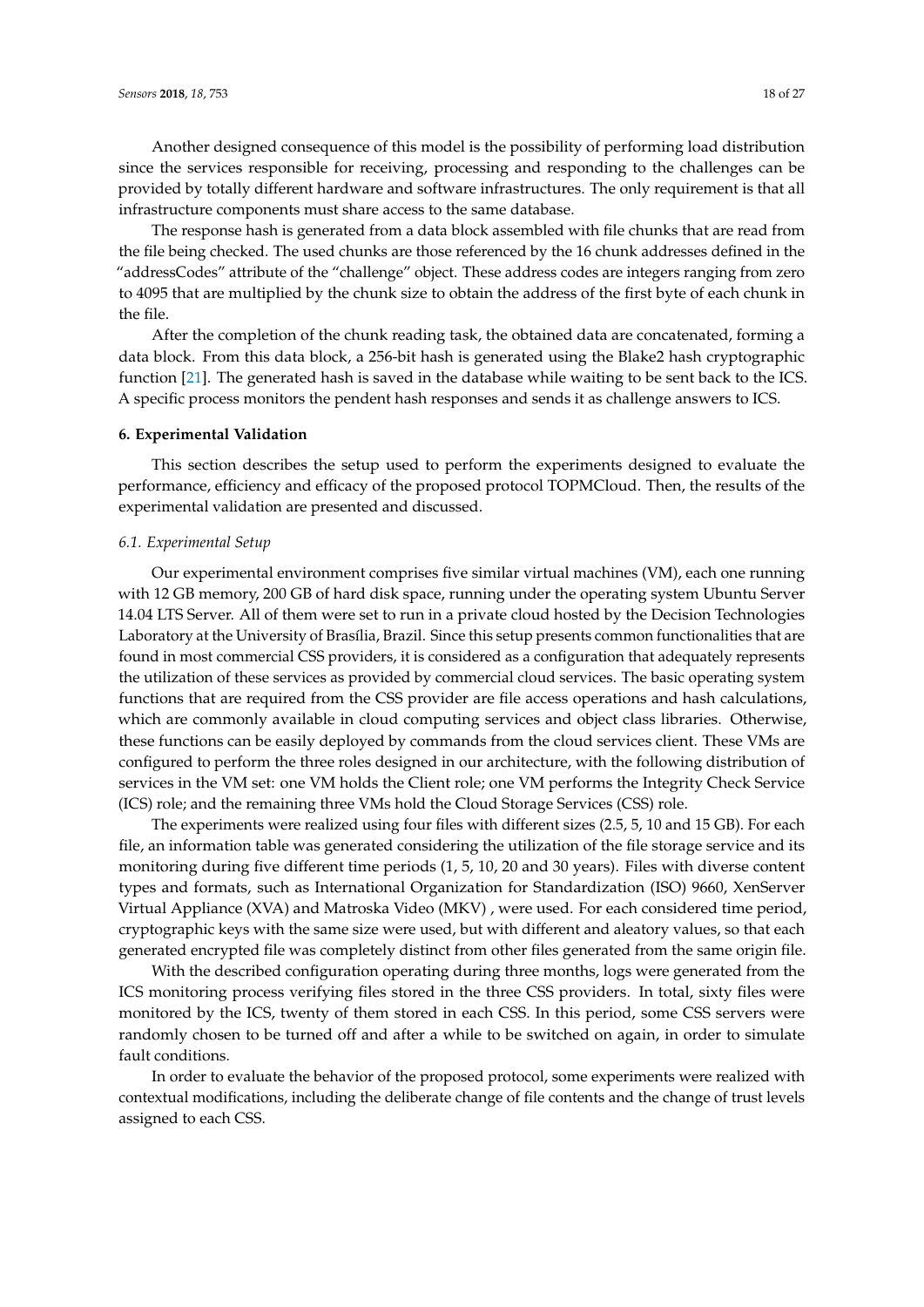## *6.2. Submission of Files*

Our experiments begin by observing the performance during the process of preparation and submission of files to CSS and the related transmission of their respective information tables to the ICS. The steps of this process have their duration time measured so that we collect observations regarding the following tasks: encrypting the source file to an encrypted file, hashing this encrypted file, computing cycles and distributing chunks on data blocks, hashing these data blocks and finally sending the information table to ICS.

Each of these tasks has its execution time varying according to the processed file size or the foreseen time period for its storage in the CSS. We present hereafter average times taken from a number of 20 controlled repetitions of the experiment or test. Figure [10](#page-18-0) shows both the encryption and the hash generation average time by file sizes.

<span id="page-18-0"></span>

**Figure 10.** Average time for file encryption and hash generation by file size.

As explained before, the task "computing cycles and distributing chunks" is responsible for selecting 16 chunk address codes for each data block required for filling the computing cycles. Hence, its execution time varies exclusively according to the file storage period. Figure [11](#page-18-1) shows the required average time for computing cycles and distributing chunks.

<span id="page-18-1"></span>

**Figure 11.** Required average time for computing cycles and distributing chunks.

The task "hashing data blocks" comprises actions for randomly reading the chunks in the encrypted file, assembling data blocks by the concatenation of chunks and, finally, the hash generation from each assembled data block. In this task, the execution time varies according to both the file size and the expected cloud storage time. The larger the file, the larger will be the size of each data block. Additionally, the longer the storage period, the greater the quantity of data blocks to be generated. Figure [12](#page-19-0) shows a graph with the time variation for generating data block hashes according to the file size and the chosen storage period.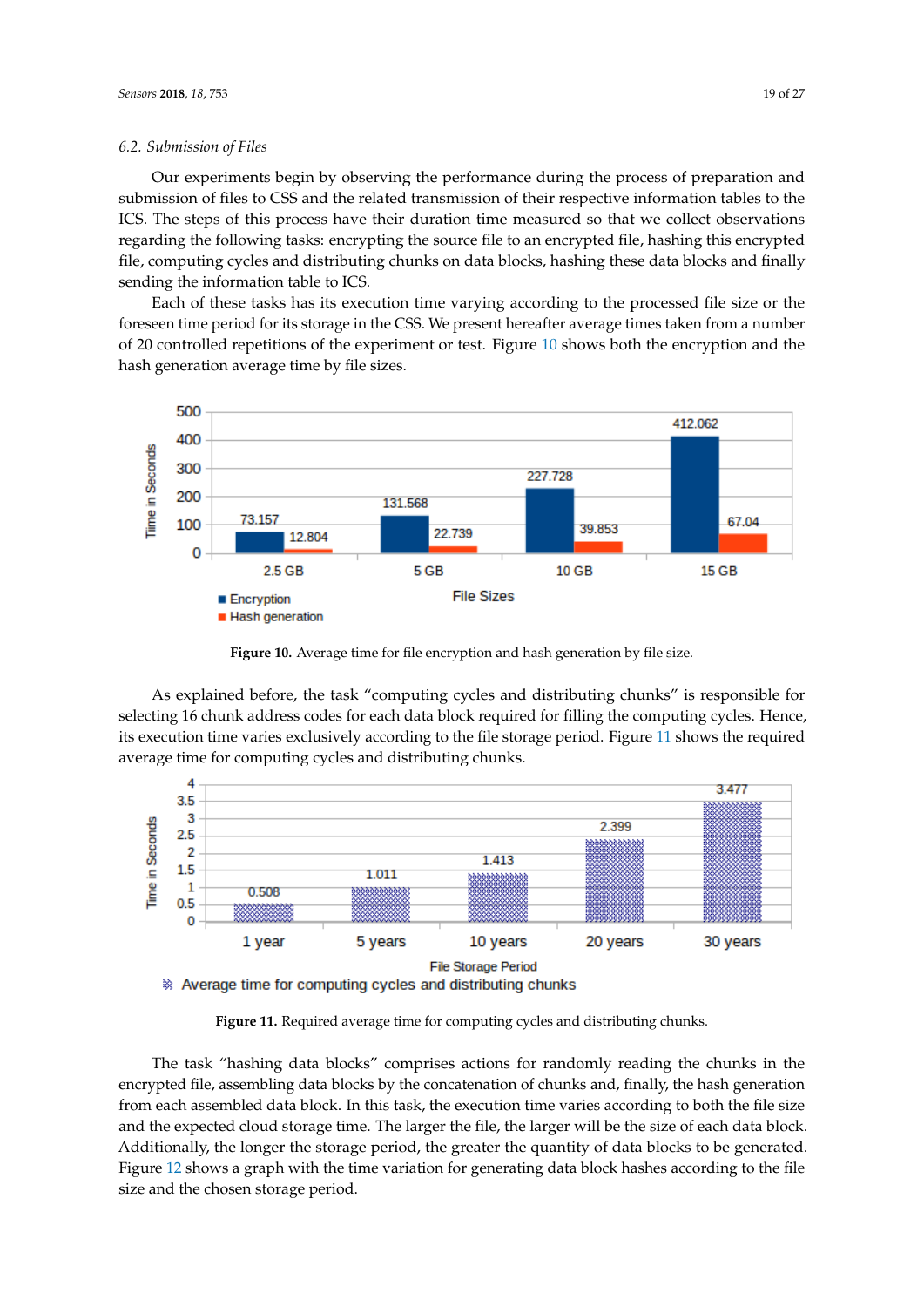<span id="page-19-0"></span>

**Figure 12.** Average time for data block hashing.

Observing Figure [12,](#page-19-0) it is possible to verify that the time for generating all hashes from a 15 GB file presents a disproportionate growth when compared with the other file sizes, independent of the cloud storage period. From this observation, it is possible to infer that for files with sizes of the order of 15 GB or greater it is necessary to optimize the proposed protocol.

Another important component in the file submission process total execution time is the time required to send the information table to the ICS. This time varies according to the quantity of generated data blocks, which in turn varies according to the storage period for the file in the CSS. The measured time in this task comprises the connection with web service in the ICS, the sending of the information table, its storage in the ICS database and the receiving of a successful storage confirmation from the ICS. Figure [13](#page-19-1) shows the required average time for sending an information table to the ICS according to the CSS storage period.

<span id="page-19-1"></span>

**Figure 13.** Required average time for sending an information table to the integrity check service (ICS).

#### *6.3. Network Bandwidth Consumption*

We show results from experiments realized to determine the effective consumption of network bandwidth by the file monitoring process execution. By design, the TOPMCloud implies a variation in network resource consumption according to the trust level assigned to the CSS.

For evaluating this feature, each trust level foreseen in TOPMCloud was successively assigned to a CSS, and for each assigned level, the ICS performed daily file verifications on the said CSS. The measurements regarding the traffic due to challenges sent by the ICS and corresponding answers were based on traffic collection with the Wireshark tool. Using a controlled network environment and with filters applied on Wireshark, it was possible to exclusively capture packets generated either by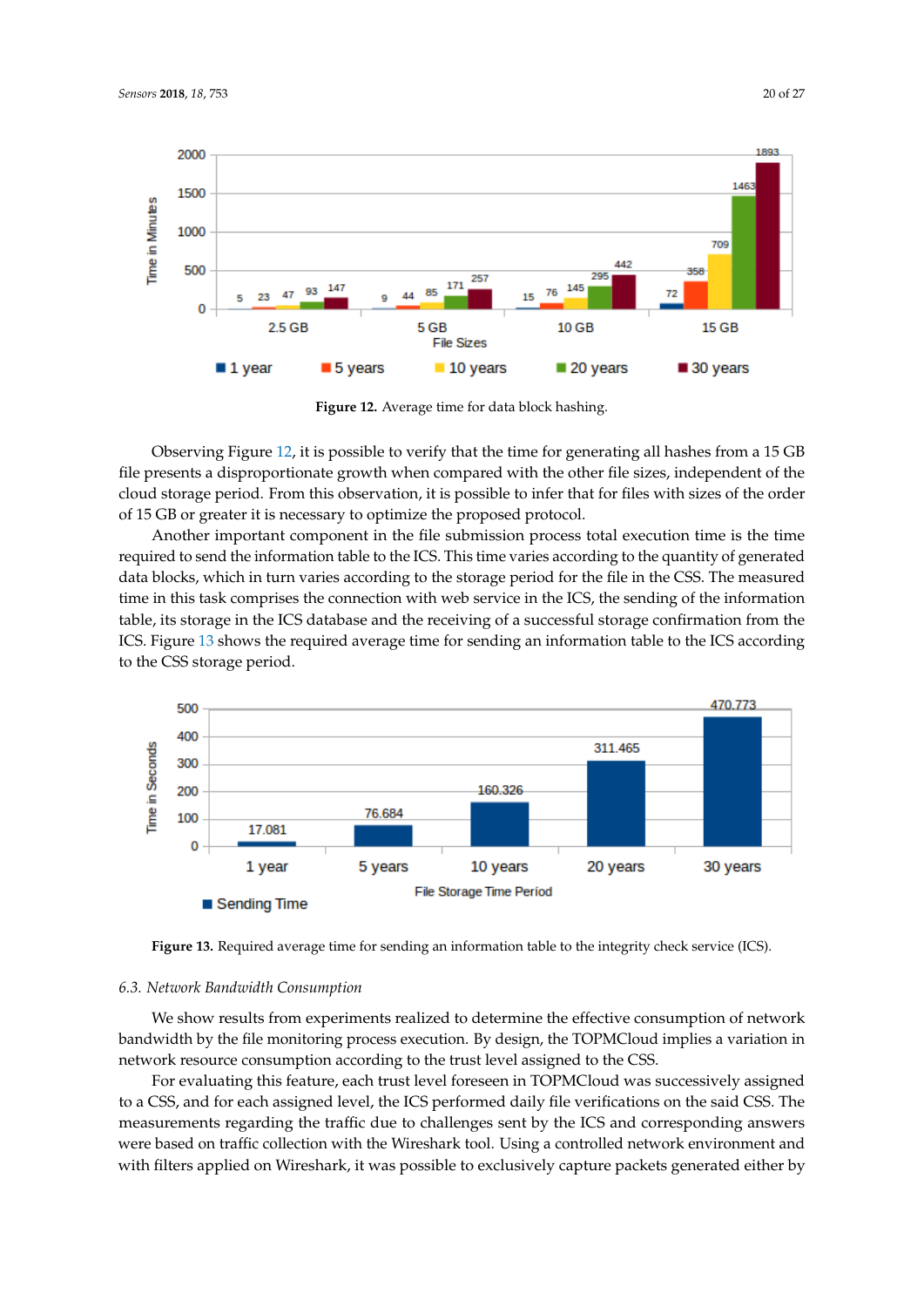the concerned ICS and the CSS applications. Figure [14](#page-20-0) shows the average daily network bandwidth consumption by stored file according to the trust level assigned to the CSS.

<span id="page-20-0"></span>

**Figure 14.** Average daily network bandwidth consumption by stored file.

The rate of network traffic per stored files attains its maximum value when the number of stored files in the CSS is equal to one since the ICS is required to use network bandwidth just for this file. In this case, at least one of these file data blocks will be verified per day, independent of the trust level assigned to the CSS. If this trust level is higher and there is a set of files to be verified, the network traffic will serve to monitor percentages of these files' contents. The network traffic per stored file always attains its minimum when an integer value is attributed to the percentage computation defined at Table [1,](#page-10-0) column "Files verified by day", for the number of files stored in the CSS, according to its trust level.

## *6.4. File Integrity Checking by the ICS*

As mentioned before, this operation of the ICS was monitored for three months, in a setup involving one ICS and three CSS. During that period, either the ICS or the CSS stored their logs in text files, with each log record containing the execution time spent with the actions related to the file integrity-checking process.

As the file integrity checking is executed by means of challenges sent by the ICS to the CSS, the response time is directly proportional to the verified file size. Thus, the information about challenge results obtained from the ICS logs was grouped and classified according to verified file size. The registered values in the ICS logs comprise the executed actions since the moment of storing the challenge in the "requests" table up to the receiving of the respective answer sent by the CSS. In our experiment, the ICS logs registered 1340 records of successful checking results. Figure [15](#page-21-0) shows the medium, maximum and minimum time spent to process a challenge by the verified file size.

The most time-consuming actions in the processing of a challenge are realized in the CSS and comprise the reassembly of the data block from the stored file chunks, followed by the task of data block hashing. From the three CSS used in our experiment, the number of records collected in their logs was respectively 360, 470 and 510. These records registered the time spent by each CSS in the execution of the aforementioned actions. In spite of the same number of files having been stored in all three CSS, the number of processed challenges for each CSS varied, because each CSS was randomly turned down for a random time interval. Figure [16](#page-21-1) shows the comparison between the average time spent by each CSS answering the requested challenges coming from the ICS.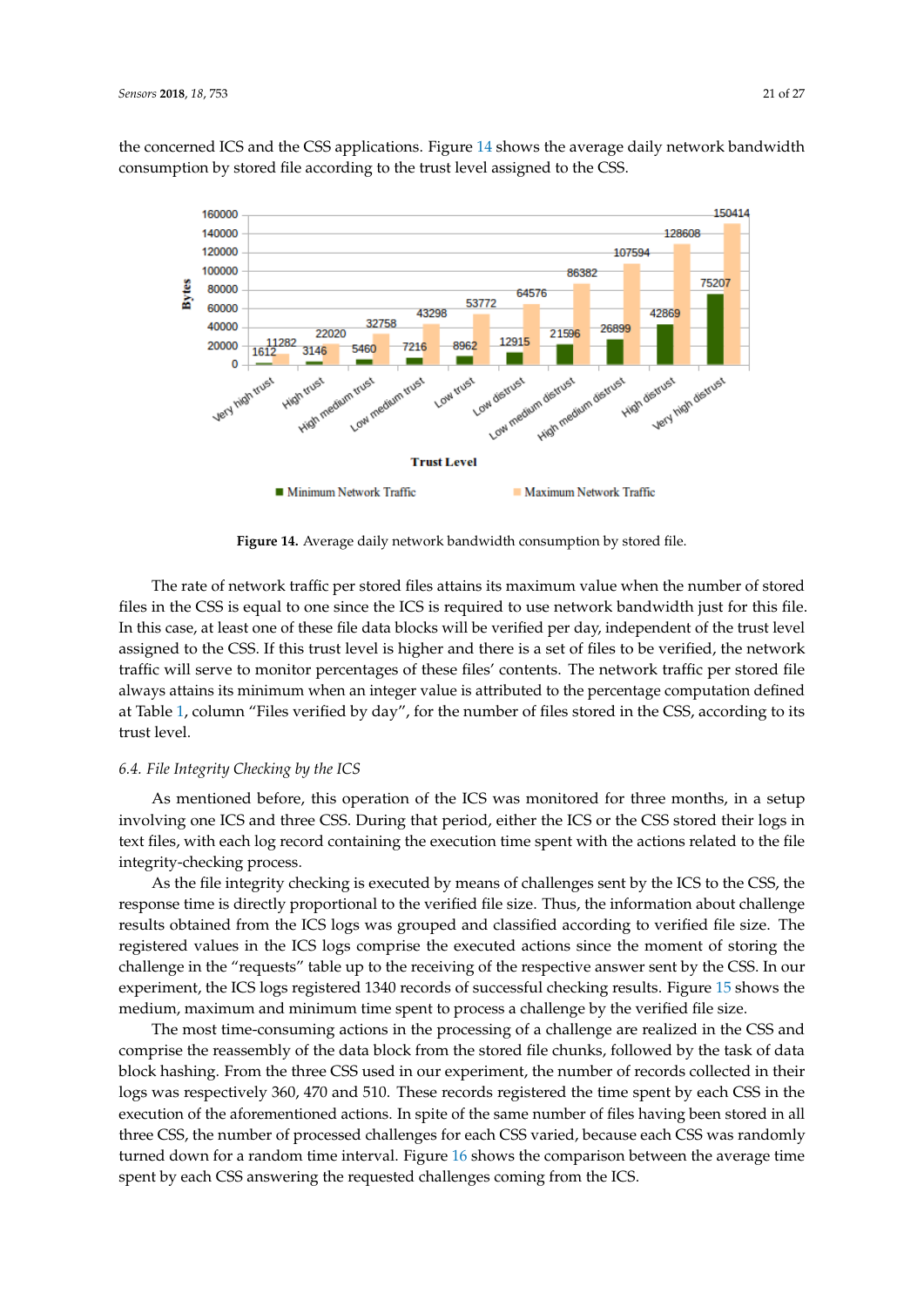<span id="page-21-0"></span>

**Figure 15.** Time spent to conclude the processing of a challenge by file size.

<span id="page-21-1"></span>

**Figure 16.** Average time spent by the cloud storage service (CSS) to answer ICS challenges, by CSS and file size.

# *6.5. Simulation of File Storage Faults*

The simulation of integrity faults in files stored in the CSS was performed by means of the controlled modification of bytes within some stored files. This simulation purpose was to determine how much time is required by the ICS to identify a fault. For this simulation, ten out of the fifteen "5 GB checked files" were chosen, and then, these files were randomly distributed in two groups each one possessing five files, which had in common the same number of modifications in their bytes.

In File Group 1, 5368 sequential bytes (0,0001%) were changed in each file, and the position for this modification inside each file was randomly chosen. In Group 2, in each file, a number of 5,368,709 sequential bytes (1%) was changed at the end of the file.

Figure [17](#page-21-2) shows the results regarding the perception of these faults by the ICS.

<span id="page-21-2"></span>

Figure 17. Detection by the ICS of integrity faults in files stored in a CSS.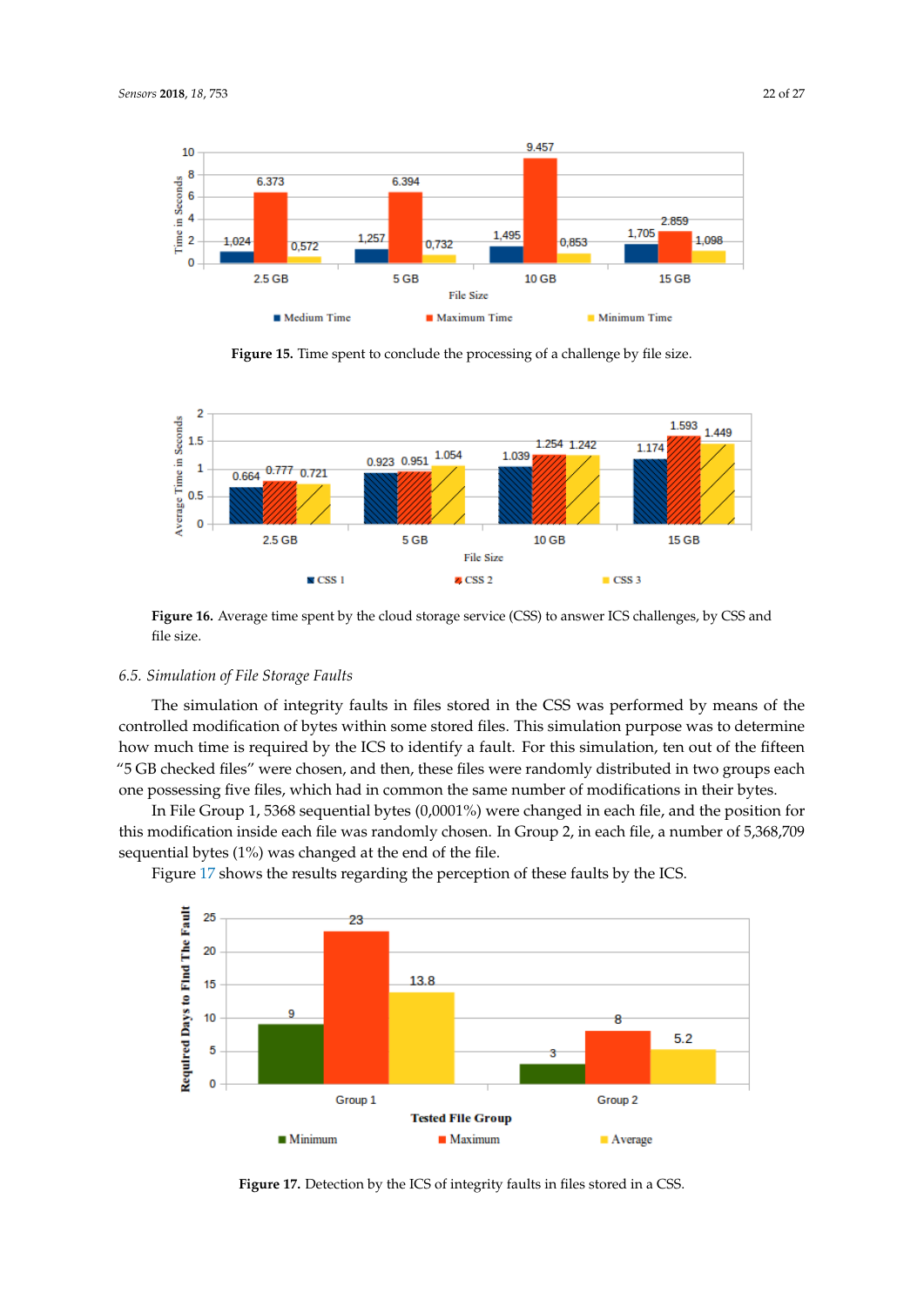# <span id="page-22-0"></span>**7. Discussion**

The related research works described in Section [3](#page-4-0) present viable alternatives that respond to the problem of verifying the integrity of files stored in the cloud, but none of them presents a unique and complete solution that allows: permanent and active monitoring, execution by an independent third party, file integrity verification without access to file content, low and predictable computational cost and balanced computational resources' consumption according to the measured CSS QoS. The main differences between the protocol proposed in this work and those of the cited related works is further discussed as follows.

In [\[25](#page-25-4)[,26\]](#page-25-5), small changes in files cannot be detected because only a few specific bits in each file are tested, while in our TopMCloud, all bits are tested. In this case, our solution benefits from the integrity check proposed and tested according to the presented results.

In [\[27\]](#page-25-6), the proposed solution requires a trusted third party to save pieces of information about the files. The trusted third party is necessary because it is not possible to restore the original file content without the saved information. Oppositely, in TopMCloud, the third party can be untrusted because it verifies the file integrity without having direct access to the encrypted file or any information related to its original content.

In [\[28](#page-25-7)[,29\]](#page-25-8), it is necessary to retrieve the whole ciphered file to verify its integrity, while in TopMCloud, the monitoring is constantly performed without retrieving from the CSS any bit of the stored file. In this case, our solution reduces bandwidth consumption when network traffic is to be considered and still guarantees the integrity of the files when their storage time has to be taken into account, according to the client needs.

In [\[30,](#page-25-9)[31\]](#page-25-10), the monitoring solutions are based on asymmetric homomorphic algorithms, a type of cryptography scheme that consumes large amounts of computational resources. In TopMCloud, hashes perform faster and consume fewer resources. Thus our solution benefits from speed in processing large files and being able to maintain integrity and confidentiality.

Another interesting consideration is that none of the related works were designed to monitor large files with 5, 10, 15 GB or more than that. Consequently, among the reviewed publications, there were none presenting test results analogous to those coming from the TopMCloud validation process. For this reason, it was not possible to perform a qualitative analysis of the results obtained with the tests applied in TopMCloud in comparison to the mentioned related works.

### <span id="page-22-1"></span>**8. Conclusion and Future Work**

In this paper, a distributed computational architecture was proposed aimed at monitoring the integrity of stored files in a Cloud Storage Service (CSS) without compromising the confidentiality of these files' contents. The proposed architecture and its supporting protocol leverage the notion of trust so that a CSS consumer uses a third-party file-checking service, the Integrity Check Service (ICS), to continuously challenge the CSS provider regarding the integrity of stored files and, based on these verifications, to present a level of trust attributed to this CSS provider.

Based on the behavior of each CSS, the file-checking frequency adapts dynamically, either increasing if stored file integrity failures are observed or decreasing if a low failure rate is observed. Consequently, the verification effort is oriented toward being more intensive when it is effectively needed, thus optimizing computational and network resource consumption regarding the proposed protocol's execution.

The proposed protocol was also designed to address requirements such as low bandwidth consumption, capacity to quickly identify misbehaving storage services, strong resistance against fraud, reduced CSS overhead, confidentiality of stored file contents and capacity to provide predictability and maximum resource savings for the ICS.

Another view of our proposal is that it was designed to provide an efficient control over the integrity of files stored in a CSS without overloading the service providers that present appropriate behavior, but quickly acting if this behavior becomes problematic, which requires our architecture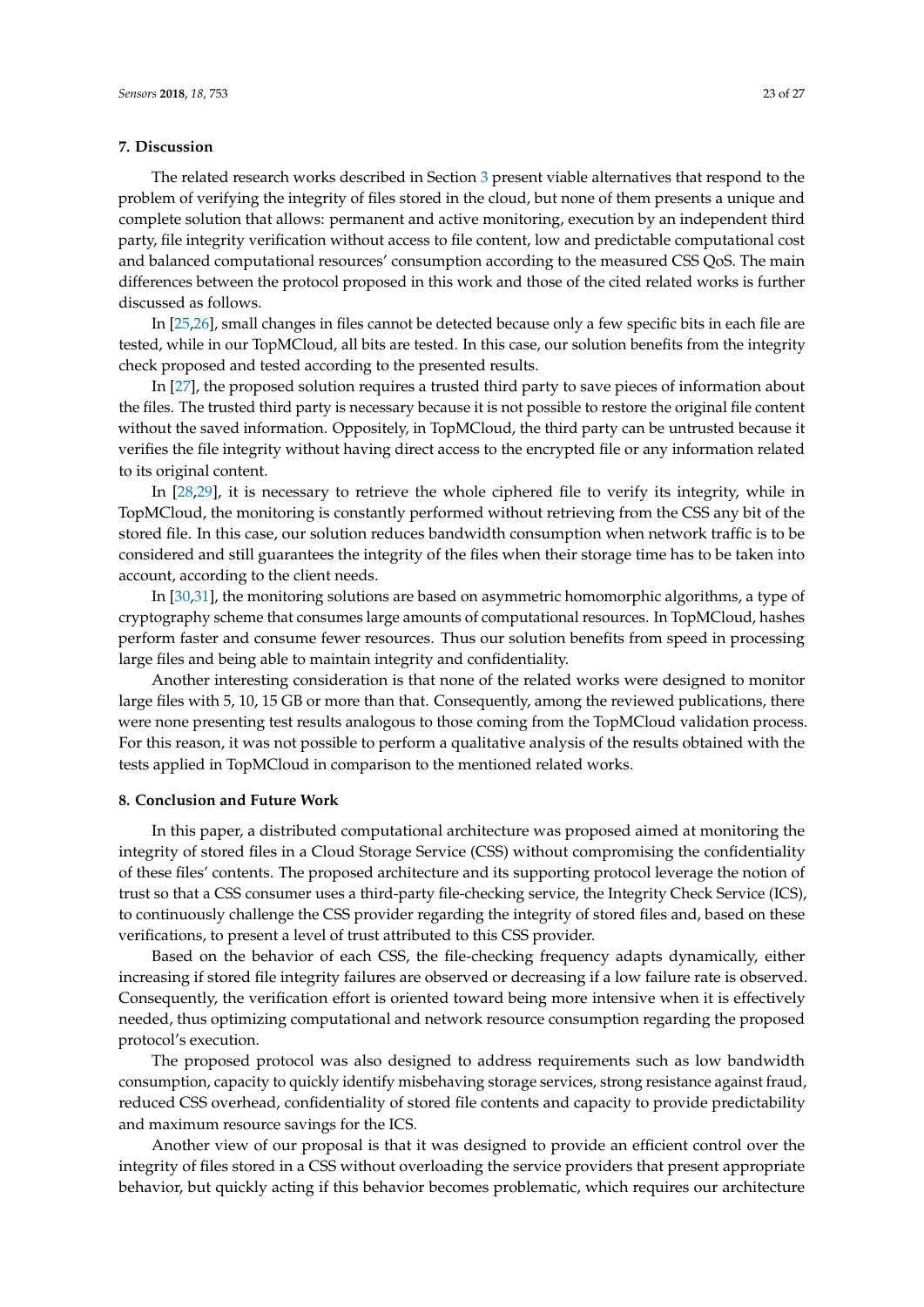to identify faults and provide early alerts about corrupted files to their owners. These are the main reasons for choosing in our design to perform file integrity monitoring by means of the hashing of stored file parts, without that ICS needing to directly access file contents and avoiding the CSS from processing the complete file on each checking.

The design choice of hashing and verifying data blocks, which are assembled from randomly-chosen file chunks, was demonstrated in our experimental validation as an effective method to detect the simulated file integrity faults that were injected in the CSS under test. Even small modifications in very large files took an average of 14 days to be identified.

Furthermore, based on the test results in our experimental setup, it was possible to verify that the time taken to generate a File Information Table, as well as the size of this table, can be considered adequate, being proportional to the file size. The network bandwidth consumption for the monitoring was very low regardless of the trust level assigned to a CSS.

Another feature of the proposed architecture is that if necessary, it can be used to avoid the CSS consumer needing to store copies of files that are stored in the cloud since the consumer is ensured the capacity to retrieve the files from multiple CSS providers, which constitutes a redundant cloud storage configuration. In this case, the redundancy level must be appropriately chosen by the storage client according to the file information criticality and using the measurements made by the ICS regarding the trust in each CSS used. The CSS classifications in trust levels, according to their availability and their stored file integrity history, besides being applied to relieve computational load for a well-behaving CSS, also allow the clients to use this information to critically select the most suitable CSS to be contracted, according to the information criticality level associated with the files that will be stored in the cloud.

The proposed architecture proved to be quite robust during the tests, satisfactorily responding to the fault simulations. Interestingly enough, the developed prototype also resisted failures not foreseen in the protocol very well, such as unplanned server shutdown (due to electricity outages), not requiring any human intervention for the functionalities to return after restarting the system.

As future work, it is intended to add a functionality that allows the sharing of the measured CSS trust level between different ICS. This functionality would allow, for example, that a fault identified in a CSS by an ICS would alert others ICS so that they can pro-actively react, prioritizing the checking of files stored in that CSS.

Aiming to obtain better performance with files larger than 30 GB, it is intended to test the modifications of our protocol parameters, such as increasing the number of chunks per file and/or the number of chunks per data blocks. In this same sense, it is also intended to improve the architecture implementation in order to configure different processing parallelism schemes.

**Acknowledgments:** This research work was supported by Sungshin W. University. In addition, A.P. thanks the Brazilian Army Science and Technology Department. E.D.C. thanks the Ministry of Planning, Development and Management (Grant SEST - 011/2016). R.T.d.S.J. thanks the Brazilian research and innovation Agencies CAPES - Coordination for the Improvement of Higher Education Personnel (Grant 23038.007604/2014-69 FORTE - Tempestive Forensics Project), CNPq - National Council for Scientific and Technological Development (Grant 465741/2014-2 Science and Technology National Institute - INCT on Cybersecurity), FAPDF - Research Support Foundation of the Federal District (Grant 0193.001366/2016 - UIoT - Universal Internet of Things), the Ministry of Planning, Development and Management (Grant 005/2016 DIPLA), and the Institutional Security Office of the Presidency of the Republic of Brazil (Grant 002/2017). R.d.O.A. thanks the Brazilian research and innovation Agencies CAPES - Coordination for the Improvement of Higher Education Personnel (Grant 23038.007604/2014-69 FORTE - Tempestive Forensics Project), CNPq - National Council for Scientific and Technological Development (Grant 465741/2014-2 Science and Technology National Institute - INCT on Cybersecurity), FAPDF - Research Support Foundation of the Federal District (Grant 0193.001365/2016 - SSDDC - Secure Software Defined Data Center), and the Institutional Security Office of the Presidency of the Republic of Brazil (Grant 002/2017).

**Author Contributions:** A.P., E.D.C. and R.T.d.S.J conceived the security architecture and the proposed protocol for trust verifications regarding the integrity of files in cloud services. A.P. developed the corresponding prototype for validation purposes. R.d.O.A., L.J.G.V and T.H.K. conceived the experiments and specified data collection requirements for the validation of results. All authors contributed equally to performing the experiments, analyzing resulting data and writing the paper.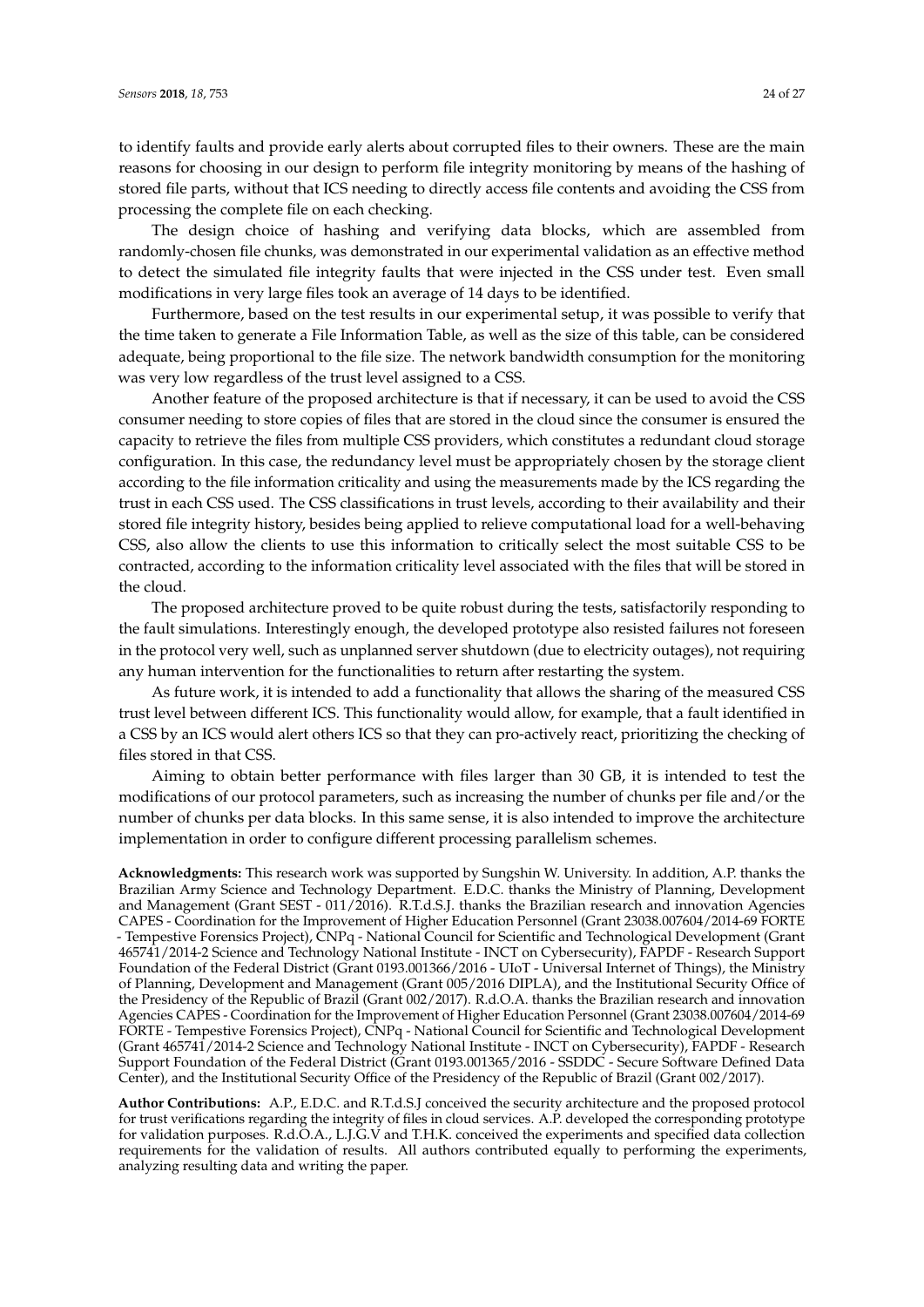**Conflicts of Interest:** The authors declare no conflict of interest.

## **References**

- <span id="page-24-0"></span>1. Tandel, S.T.; Shah, V.K.; Hiranwal, S. An implementation of effective XML based dynamic data integrity audit service in cloud. *Int. J. Soc. Appl. Comput. Sci.* **2014**, *2*, 449–553.
- <span id="page-24-1"></span>2. Dabas, P.; Wadhwa, D. A recapitulation of data auditing approaches for cloud data. *Int. J. Comput. Appl. Technol. Res. (IJCATR)* **2014**, *3*, 329–332.
- <span id="page-24-2"></span>3. Mell, P.; Grance, T. The NIST Definition of Cloud Computing. In *NIST Special Publication 800-145*; National Institute of Standards and Technology: Gaithersburg, MD, USA, 2011.
- <span id="page-24-3"></span>4. Miller, M. *Cloud Computing Web-Based Applications that Change the Way You Work and Collaborate online*; Que Publishing: Indianapolis, IN, USA, 2009.
- <span id="page-24-4"></span>5. Velte, T.; Velte, A.; Elsenpeter, R. *Cloud Computing, a Practical Approach*; McGraw-Hill, Inc.: New York, NY, USA, 2009.
- <span id="page-24-5"></span>6. Zhou, M.; Zhang, R.; Zeng, D.; Qian,W. Services in the cloud computing era: A survey. In Proceedings of the 4th International Universal Communication Symposium (IUCS), Beijing, China, 18–19 October 2010; IEEE: Piscataway, NJ, USA, 2010; pp. 40–46.
- <span id="page-24-6"></span>7. Jing, X.; Zhang, J. A brief survey on the security model of cloud computing. In Proceedings of the Ninth International Symposium on Distributed Computing and Applications to Business, Engineering and Science (DCABES), Hong Kong, China, 10–12 August 2010; IEEE: Piscataway, NJ, USA, 2010; pp. 475–478.
- <span id="page-24-7"></span>8. Mell, P.; Grance, T. *The NIST Definition of Cloud Computing*; Technical Report; National Institute of Standards and Technology: Gaithersburg, MD, USA, September 2009.
- <span id="page-24-8"></span>9. Marsh, S.P. Formalizing Trust as a Computational Concept. Doctorate Thesis, Department of Computing Science and Mathematics, University of Stirling, Stirling, Scotland, UK, April 1994.
- <span id="page-24-9"></span>10. Gambetta, D. Can we trust trust. In *Trust: Making and Breaking Cooperative Relations, Chapter 13, Electronic Edition*; Department of Sociology, University of Oxford: Oxford, UK, 2008; pp. 213–237.
- <span id="page-24-10"></span>11. Josang, A.; Knapskog, S.J. A metric for trusted systems. In Proceedings of the 21st National Information Systems Security Conference, Arlington, VA, USA, 5–8 October 1998. Avaliable online: [https://csrc.nist.gov/csrc/media/publications/conference-paper/1998/10/08/proceedings-of-the-21st](https://csrc.nist.gov/csrc/media/publications/conference-paper/1998/10/08/proceedings-of-the-21st-nissc -1998/documents/papera2.pdf)[nissc-1998/documents/papera2.pdf](https://csrc.nist.gov/csrc/media/publications/conference-paper/1998/10/08/proceedings-of-the-21st-nissc -1998/documents/papera2.pdf) (accessed on 25 February 2018).
- <span id="page-24-11"></span>12. Victor, P.; De Cock, M.; Cornelis, C. Trust and recommendations. In *Recommender Systems Handbook*; Springer: Boston, MA, USA, 2011; pp. 645–675.
- <span id="page-24-12"></span>13. Adnane, A.; Bidan, C.; de Sousa, R.T., Jr. Trust-based security for the OLSR routing protocol. *Comput. Commun.* **2013**, *36*, 1159–1171.
- <span id="page-24-13"></span>14. De Sousa, R.T., Jr.; Puttini, R.S. Trust Management in Ad Hoc Networks. In *Trust Modeling and Management in Digital Environments: From Social Concept to System Development*; IGI Global: Hershey, PA, USA, 2010; pp. 224–249.
- <span id="page-24-14"></span>15. Yahalom, R.; Klein, B.; Beth, T. Trust relationships in secure systems-a distributed authentication perspective. In Proceedings of the 1993 IEEE Computer Society Symposium on Research in Security and Privacy, Oakland, CA, USA, 24–26 May 1993; pp. 150–164.
- <span id="page-24-15"></span>16. Grandison, T.; Sloman, M. A survey of trust in internet applications. *IEEE Commun. Surv. Tutor.* **2000**, *3*, 2–16.
- <span id="page-24-16"></span>17. Bellare, M. *Public-Key Encryption in a Multi-user Setting: Security Proofs and Improvements*; Springer: Berlin/Heidelberg, Germany, 2000.
- <span id="page-24-17"></span>18. Bose, R. *Information Theory, Coding and Cryptography*, 2nd Ed.; Tata McGraw-Hill: New Delhi, India, 2008; pp. 297–298.
- <span id="page-24-18"></span>19. Rivest, R. RFC1321: *The MD5 Message-Digest Algorithm*. 1992. Available online: [http://tools.ietf.org/html/](http://tools.ietf.org/html/rfc1321) [rfc1321](http://tools.ietf.org/html/rfc1321) (accessed on 25 June 2016).
- <span id="page-24-19"></span>20. NIST FIPS PUB 202. *SHA-3 Standard: Permutation-Based Hash and Extendable-Output Functions*; Federal Information Processing Standards Publication, National Institute of Standards and Technology: Gaithersburg, MD, USA, 2015.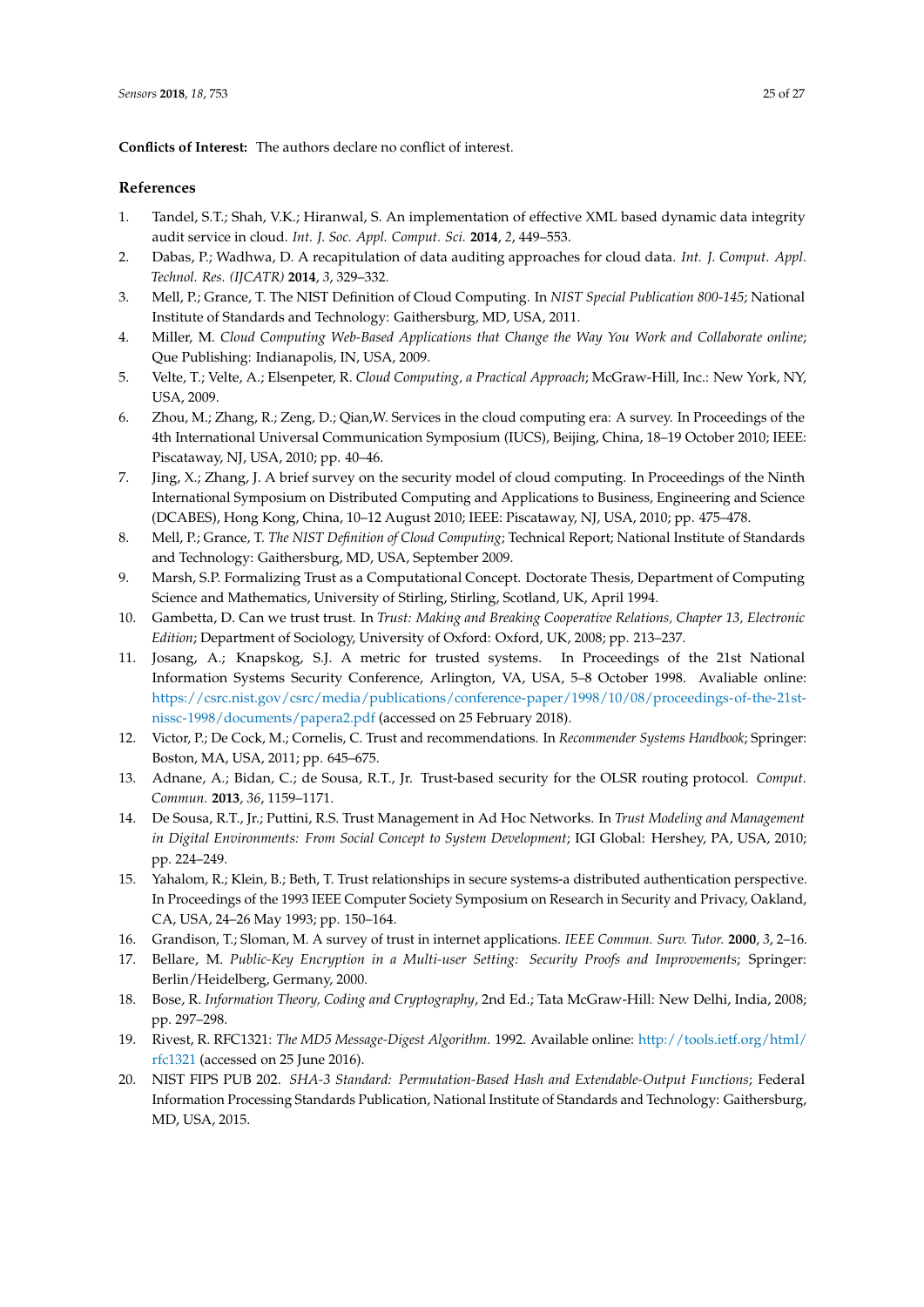- <span id="page-25-0"></span>21. Aumasson, J.; Neves, S.; Wilcox-O'Hearn, Z.; Winnerlein, C. BLAKE2: Simpler, Smaller, Fast as MD5. In *Applied Cryptography and Network Security*; Springer: Berlin/Heidelberg, Germany, 2013; pp. 119–135.
- <span id="page-25-1"></span>22. Tahta, U.E.; Sen, S.; Can, A.B. GenTrust: A Genetic Trust Management Model for Peer-To-Peer Systems. *Appl. Soft Comput.* **2015**, *34*, 693–704.
- <span id="page-25-2"></span>23. Gholami, A.; Arani, M.G. A Trust Model Based on Quality of Service in Cloud Computing Environment. *Int. J. Database Theory Appl.* **2015**, *8*, 161–170.
- <span id="page-25-3"></span>24. Canedo, E.D. Modelo de Confiança para a Troca de Arquivos em uma Nuvem Privada. Doctorate Thesis, Electrical Engineering Department, University of Brasília, Federal District, Brazil, 15 August 2012.
- <span id="page-25-4"></span>25. Juels, A.; Kaliski, B.S. Pors: Proofs of retrievability for large files. In Proceedings of the 14th ACM Conference on Computer and Communication Security (CCS), Alexandria, VA, USA, 29 October–2 November 2007.
- <span id="page-25-5"></span>26. Kumar, R.S.; Saxena, A. Data integrity proofs in cloud storage. In Proceedings of the Third International Conference on Communication Systems and Networks (COMSNETS), Bangalore, India, 4–8 January 2011.
- <span id="page-25-6"></span>27. George, R.S.; Sabitha, S. Data anonymization and integrity checking in cloud computing. In Proceedings of the Fourth International Conference on Computing, Communications and Networking Technologies(ICCCNT), Tiruchengode, Tamil Nadu, India, 4–6 July 2013.
- <span id="page-25-7"></span>28. Kavuri, S.K.S.V.A.; Kancherla, G.R.; Bobba, B.R. Data authentication and integrity verification techniques for trusted/untrusted cloud servers. In Proceedings of the International Conference on Advances in Computing, Communications and Informatics (ICACCI), New Delhi, India, 24–27 September 2014; pp. 2590–2596.
- <span id="page-25-8"></span>29. Al-Jaberi, M.F.; Zainal, A. Data integrity and privacy model in cloud computing. In Proceedings of the International Symposium on Biometrics and Security Technologies (ISBAST), Kuala Lumpur, Malaysia, 26–27 August 2014; pp. 280–284.
- <span id="page-25-9"></span>30. Kay, H.; Huang, C.; Wang, J.; Zhou, H.; Chen, X.; Lu, Y.; Zhang, L.; Wang, B. An efficient public batch auditing protocol for data security in multi-cloud storage. In Proceedings of the 8th ChinaGrid Annual Conference (ChinaGrid), Changchun, Jilin, China, 22–23 August 2013; pp. 51–56.
- <span id="page-25-10"></span>31. Wang, Q.; Wang, C.; Li, J.; Ren, K.; Lou, W. An enabling public verifiability and data dynamics for storage security in cloud computing. In Proceedings of the 14th European Symposium on Research in Computer Security (ESORICS), Saint-Malo, France, 21–23 September 2009; pp. 355–370.
- <span id="page-25-11"></span>32. Pflanzner, T.; Tornyai, R.; Kertesz, A. Towards Enabling Clouds for IoT: Interoperable Data Management Approaches by Multi-clouds. In *Connectivity Frameworks for Smart Devices*; Mahmood, Z., Ed.; Springer: Cham, Switzerland, 2016.
- <span id="page-25-12"></span>33. Garcia-Tinedo, R.; Artigas, M.S.; Cotes, C.; Lopez, P.G. Actively measuring personal cloud storage. In Proceedings of the 6th IEEE international conference on cloud computing (Cloud), Santa Clara, CA, USA, 28 June–3 July 2013; pp. 301–308.
- <span id="page-25-13"></span>34. Pinheiro, A.; Canedo, E.D.; Sousa, R.T., Jr.; Albuquerque, R.O. A Proposed Protocol for Periodic Monitoring of Cloud Storage Services Using Trust and Encryption. In *Lecture Notes in Computer Science*, 16th ed.; Springer International Publishing: Cham, Switzerland, 2016; Volume 9787, pp. 45–59.
- <span id="page-25-14"></span>35. Pinheiro, A.; Canedo, E.D.; Sousa, R.T., Jr.; Albuquerque, R.O. Trust-Oriented Protocol for Continuous Monitoring of Stored Files in Cloud. In Proceedings of the Eleventh International Conference on Software Engineering Advances (ICSEA), Rome, Italy, 21–25 August 2016; pp. 295–301.
- <span id="page-25-15"></span>36. Jendrock, E.; Cervera-Navarro, R.; Evans, I.; Haase, K.; Markito, W. Java Platform: Enterprise Edition. In *The Java EE Tutorial*; Oracle Corporation: Redwood City, CA, USA, 2014.
- <span id="page-25-16"></span>37. Oracle Corporation. GlassFish Server Open Source Edition. In *Release Notes*; Oracle America, Inc.: Redwood City, CA, USA, 2016. Available online: [https://javaee.github.io/glassfish/doc/4.0/release](https://javaee.github.io/glassfish/doc/4.0/release-notes.pdf)[notes.pdf](https://javaee.github.io/glassfish/doc/4.0/release-notes.pdf) (accessed on 25 February 2018).
- <span id="page-25-17"></span>38. The PostgreSQL Global Development Group. PostgreSQL: The world's most advanced open source database. Available online: <http://www.postgresql.org> (accessed on 22 May 2016).
- <span id="page-25-18"></span>39. Oracle Corporation. JavaTM Platform: Standard Edition 7. In *API Specification*; 2016. Available online: <https://docs.oracle.com/javase/7/docs/api/overview-summary.html> (accessed on 21 May 2016).